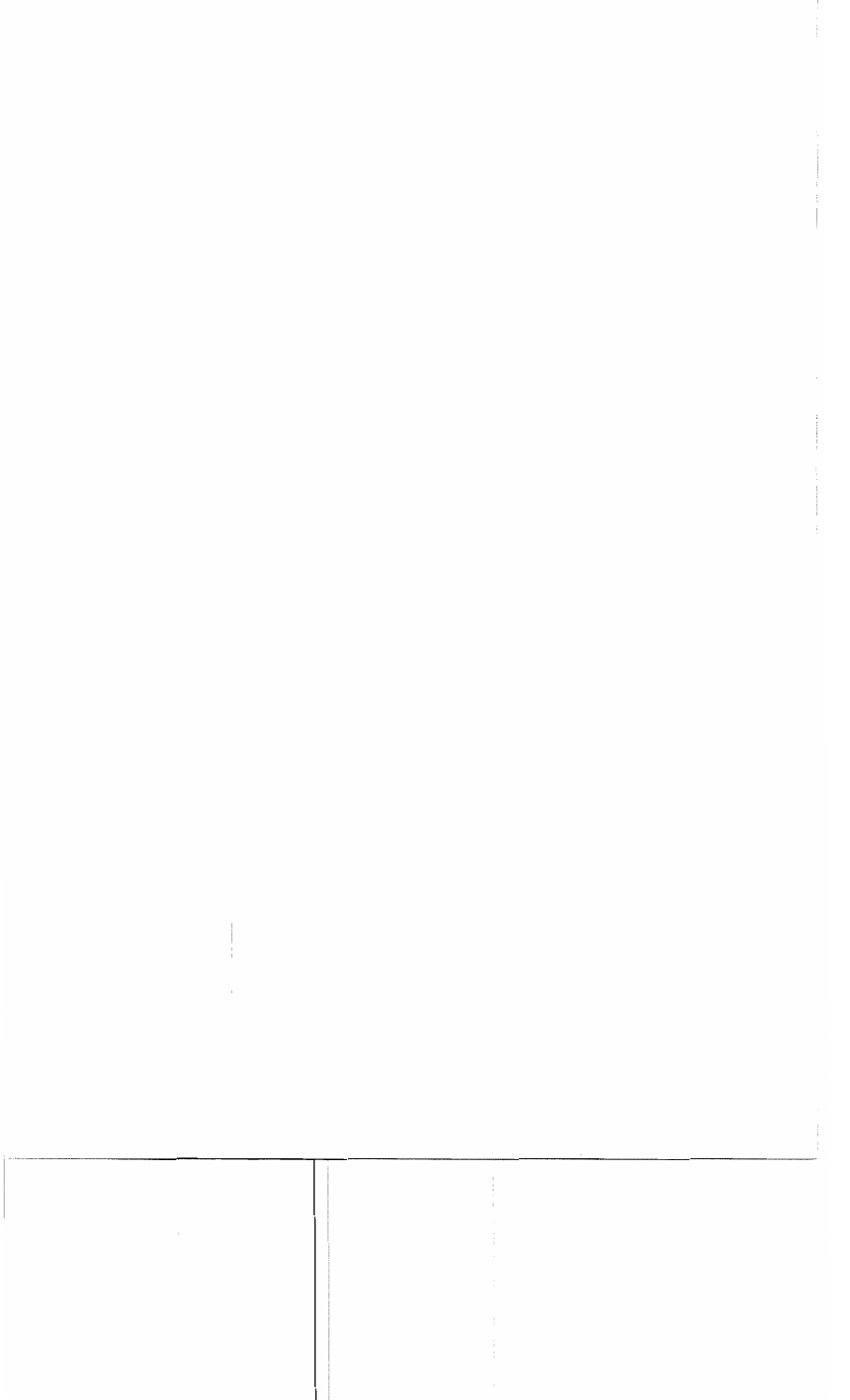# **1. Introduction**

This paper addresses the modelling of the term structure of Interbank interest rates and the pricing of options on interest rate sensitive securities. Traditional (one or more factor) models have so far assumed that interest rates evolve over time in a continuous way, see Duffie (1992, pp. 129-139). But there are sorne circumstances where this may not be a reasonable assumption. One interesting case is domestic Interbank Markets which are subject to exogenous interventions by the Monetary Authorities in their attempts to control the money supply. In this case those interventions may cause jump-like behavior in observed interest rates. This idea is similar to Merton's (1976) analysis of stock option pricing. Merton suggested that bursts of information are better depicted in price behavior as jumps. Thus, one may infer from Merton's suggestion that the unexpected interventions by the Monetary Authorities are a set of signals to the market which convey information on money supply.

Of course many other reasons can affect interest rates in jump-like fashion, for instance supply or demand shocks and economic or political news. One of the targets of this paper is to deal with all those possible influences under the same umbrella, by positing a general enough model that can cope with these kinds of effects. Note also that another practical advantage of employing diffusion processes with superimposed discrete jumps is thatwe can take into account the "fat tails" usually found in the distribution of security prices.

The article is organized as follows. In Section 2 we present the theoretical background. Section 3 describes the econometric approach. Section 4 addresses the basic characteristics of our data sample. The empirical analysis is presented in Section 5. Section 6 analyzes the

- ----------------------,----------------------r-----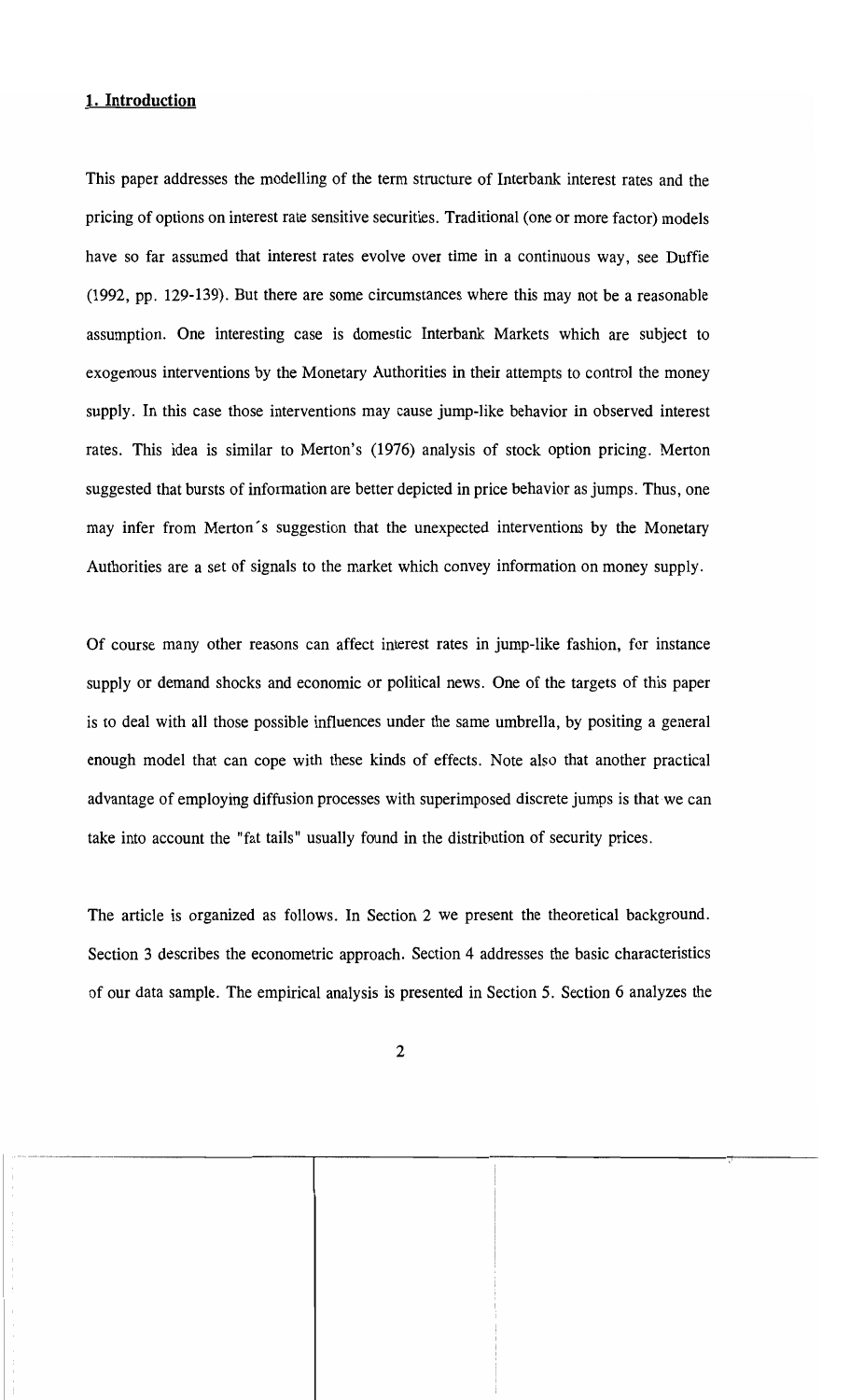relationship between monetary authorities interventions and the jump-like behavior of interest rates. Section 7 discuss the pricing of bonds and options. Finally, Section 8 surnmarizes and conc1udes.

## 2. Theoretical Background

The basic framework in this paper is the single-factor model of interest rates, in the tradition of Vasicek (1977), and Cox, Ingersoll and Ross (1985a,b) among others. We generalize those models, following the suggestions by Das (1994a), who posits the addition of a jump component in the process followed by the state variable. The dynamics of the interest rate are given by the following jump-diffusion process:

$$
dr = k(\theta - r) dt + \sigma r^{r} dz + J(\mu, \gamma^{2}) d\pi(h)
$$
 (1)

where, for the instantaneous riskless interest rate  $r$ ,  $k$  is the coefficient of mean reversion,  $\theta$  is the long run mean level of r,  $\sigma$  is the standard deviation of r,  $\tau$  is the elasticity coefficient parameter, dz is a standard Gauss-Wiener process, J is the jump magnitude in r which has a Normal distribution with mean  $\mu$  and variance  $\gamma^2$  and  $d\pi(h)$  is a Poisson arrival process with a constant intensity parameter h. The jump and diffusion components on the interest rate process are assumed to be independent. Mean reversion  $(k > 0)$  ensures that r follows a stationary process.

Given the instantaneous interest rate r at period t, let  $P[r,t,T]$  represent the price of a riskless pure discount bond maturing at period T. From Ito's Lemma, the instantaneous rate

. The constraint of  $\overline{\phantom{a}}$  ,  $\overline{\phantom{a}}$  ,  $\overline{\phantom{a}}$  ,  $\overline{\phantom{a}}$  ,  $\overline{\phantom{a}}$  ,  $\overline{\phantom{a}}$  ,  $\overline{\phantom{a}}$  ,  $\overline{\phantom{a}}$  ,  $\overline{\phantom{a}}$  ,  $\overline{\phantom{a}}$  ,  $\overline{\phantom{a}}$  ,  $\overline{\phantom{a}}$  ,  $\overline{\phantom{a}}$  ,  $\overline{\phantom{a}}$  ,  $\overline{\$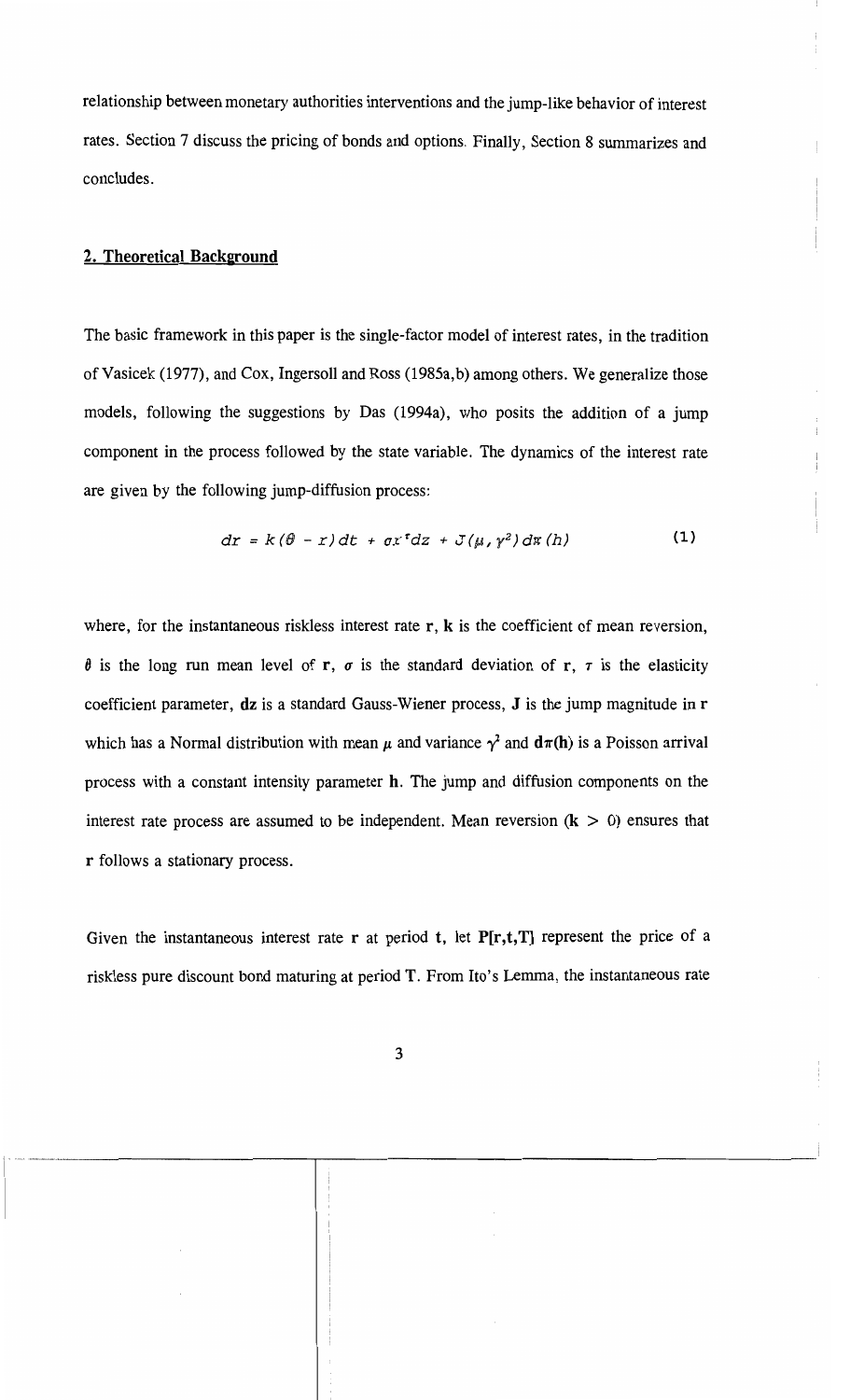of retum on the bond is:

$$
dP = (P_r dr + 0.5P_{rr} (dr)^2 + P_t dt)
$$
 (2)

where subscripts denote partial derivatives. In perfect markets, the instantaneous expected rate of return for any asset can be written as the instantaneous riskless rate, r, plus a risk premium. Therefore the risk adjusted retum on a11 zero coupon bonds must be the same. Assuming that the market price per unit of risk  $(\lambda(.)$  for the bond is a general function that may depend on  $\sigma$ , r and  $\tau$ , but not on T-t, and remembering that the jump and diffusion components in (1) are independent, the variance of changes in r is simply the sum of the variances of both components. The arbitrage-free pricing partial differential equation is as fo11ows:

$$
0 = (k(\theta - r) - \lambda(\sigma, r, \tau))P_r + P_t + 0.5\sigma^2 r^{2\tau} P_{rr} - rP
$$
  
+ h E[P(r+J) - P(r)] (3)

This is the fundamental equation for the price of any zero coupon bond which has a value that depends solely on the instantaneous rate, r, and the time to maturity, T-t. With the boundary condition,

$$
P[x, T, T] = 1.0 \tag{4}
$$

Analytical solutions of (3) (if available) are usua11y obtained by positing that the functional form of the bond price is given by

$$
P[r, t, T] = A[t, T] \exp[-B[t, T] r]
$$
 (5)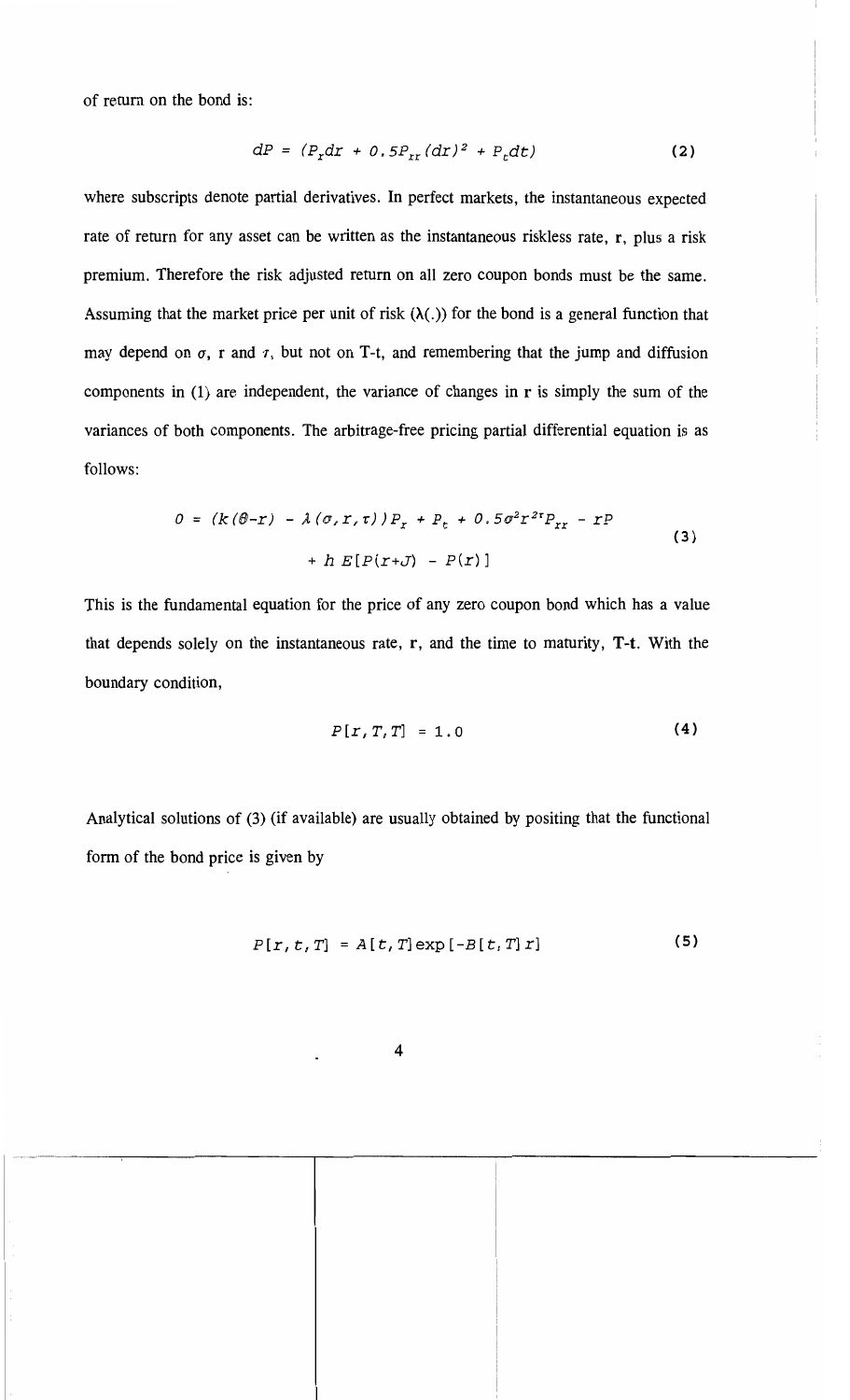where

$$
A[t, T] = f_A(\Phi) , B[t, T] = f_B(\Phi)
$$
  
\n
$$
\Phi = (T-t, k, \theta, \sigma, \tau, h, \mu, \gamma^2, \lambda)
$$
\n(6)

If it is not possible to find an analytical solution, numerical procedures may be used to approximate (3).

Explicit expressions for  $A[t,T]$  and  $B[t,T]$  have been reported for some particular cases. Ahn and Thompson (1988) studied the case of  $\tau=0.5$  assuming a jump component equal to  $\delta dy$ where  $\delta$  is a negative constant and the intensity of y is taken to be  $\pi r$ , i.e. the jump arrival rate is proportional to the level of interest rate. Das (1994a) studied the cases  $\tau = 0.5$  and  $\tau$ =0.0 and parameterized both the size and sign of the jump component. To our knowledge, expressions for A[t,T] and B[t,T] for general values of  $\tau$  have not been reported.

The valuation framework presented aboye, can be applied to other securities whose payoffs depend on interest rates, such as options and futures on bonds. Theoretical work on pricing interest rate sensitive securities for jump-diffusion process include Ahn and Thompson (1988), Naik and Lee (1990), Das (1994a) and Naik and Lee (1995). In those papers analytic models for bond and option prices are given. However, none of these models permits the pricing of American options. This is unfortunate given that almost all traded interest sensitive securities have American features. Furthermore, the pricing of "American-style" derivative securities usually requires numerical methods, either by Binomial trees or by finitedifferencing methods, see Duffie(1992, Chap. 10). Recently, applications of numerical methods to jump-diffusion processes have been reported by Amin (1993) for the Binomial

...... \_---\_.\_----------.-----------------------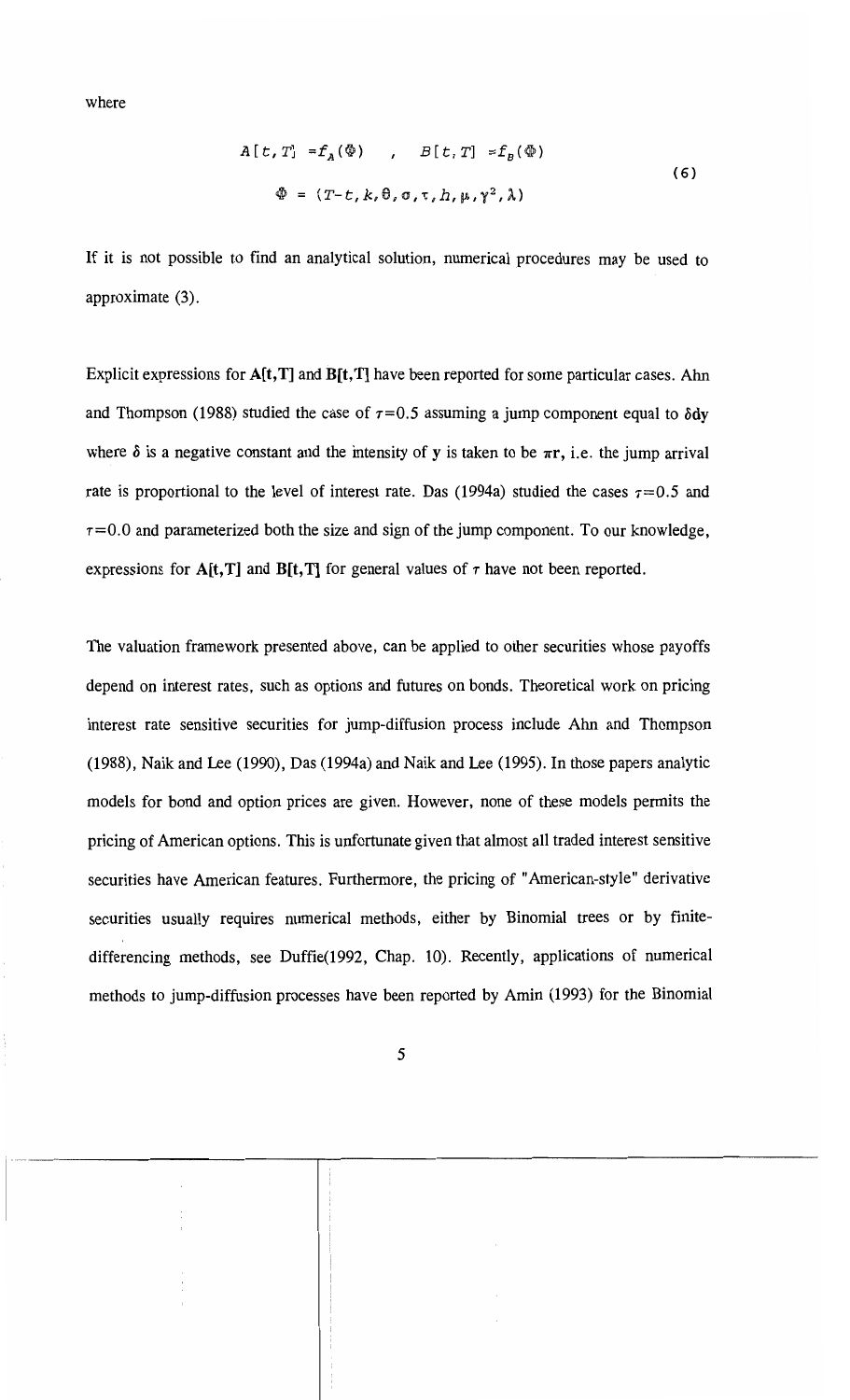tree approach and by Das (1994b) for the finite-differencing approach. In this paper we follow the latter approach, using the Full Implicit Finite-Differencing (FIFD) method for bond and option pricing.

We now develop the procedure to solve equation (3) using the FIFD method. When using this method, careful specification of the boundary conditions is required. Since the state variable, r, varies in the range  $[0, \infty)$ , and the process requires backward recursion in time on a discrete time grid of the state variable, it is hard to establish a grid over this support. To deal with this problem we carry out the following transformation of variable

$$
y = \frac{1}{1 + \beta x} \quad , \quad \beta > 0 \tag{7}
$$

The new state variable, y, varies in the range (0,1] and this makes the upper bound easy to establish. Using this transformation from  $r$  to  $y$  we obtain a transformed version of the Partial Differential Equation (3):

$$
0 = P_y \bigg[ \sigma^2 \beta^{2-2\tau} y^{3-2\tau} (1-y)^{2\tau} - \beta y^2 \bigg( k (\theta - \frac{1-y}{\beta y}) - \lambda(.) \bigg) \bigg] + P_{yy} \bigg[ \frac{1}{2} \sigma^2 \beta^{2-2\tau} y^{4-2\tau} (1-y)^{2\beta} \bigg] + P_{\epsilon} \bigg( \frac{1-y}{\beta y} \bigg) P + \bigg[ E P \bigg( \frac{1-y}{\beta y} + y \bigg) - P \bigg( \frac{1-y}{\beta y} \bigg) \bigg] h \tag{8}
$$

which can be written as

$$
0 = P_y A + P_{yy} B + P_t - \left(\frac{1-y}{\beta y}\right) P + \left[EP\left(\frac{1-y}{\beta y} + J\right) - P\left(\frac{1-y}{\beta y}\right)\right] h \tag{9}
$$

where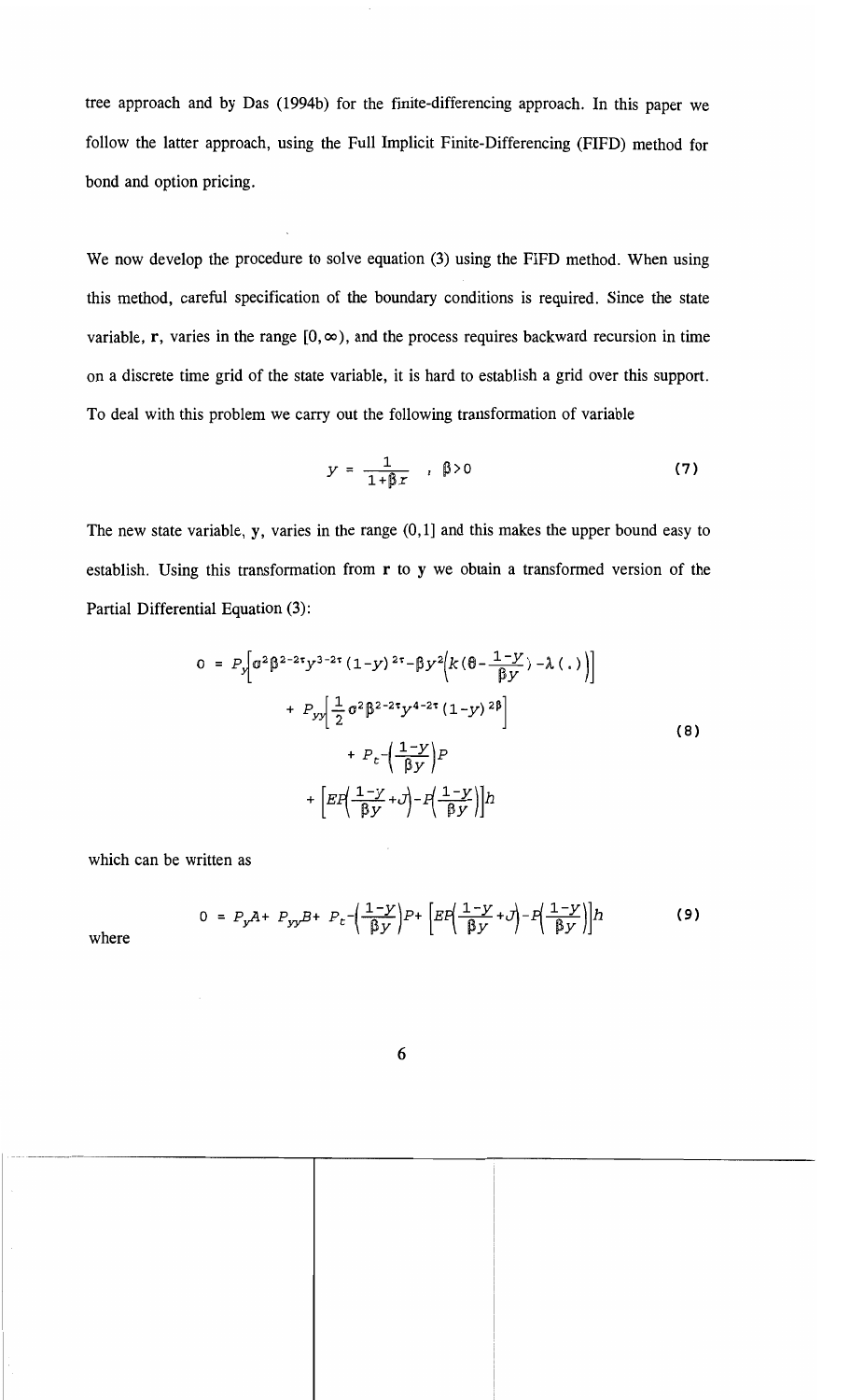$$
A = \left[\sigma^{2} \beta^{2-2\tau} y^{3-2\tau} (1-y)^{2\tau} - \beta y^{2} \left(k \left(\theta - \frac{1-y}{\beta y}\right) - \lambda(.)\right)\right]
$$
  

$$
B = \left[\frac{1}{2} \sigma^{2} \beta^{2-2\tau} y^{4-2\tau} (1-y)^{2\beta}\right]
$$
 (10)

The procedure to solve equation (8) using the FIFD method involves a two-dimensional grid where we have the (transformed) state variable (y) on one axis and time (t) on the other. Let the variable  $i=1,2,...N$  index the state variable axis and the variable  $j=1,2,...T$  index the time axis on the grid where N and T are the number of points on each axis. We denote the price of a bond on the grid as  $P_{i,j}$  and the value of the state variable as  $y_{i,j}$ . The distance between adjacent nodes on the i-axis is equal to m, and that between adjacent nodes on the j-axis is equal to q. Using this notation, we can write the differential equation (8) in difference equation form as follows:

$$
0 = A_{i} \left[ \frac{P_{i+1,j} - P_{i-1,j}}{2m} \right] + \left[ \frac{P_{i,j+1} - P_{ij}}{q} \right] + B_{i} \left[ \frac{P_{i+1,j} - 2P_{ij} + P_{i-1,j}}{m^{2}} \right]
$$
  
+ 
$$
h \sum_{n=1}^{N} P_{nj} \times \text{Prob} \left[ \frac{1 - y_{nj}}{\beta y_{nj}} \mid \frac{1 - y_{ij}}{\beta y_{ij}} \right] - h P_{ij} - \frac{1 - y}{\beta y} P_{ij}
$$
  

$$
i = 1, 2, ..., N, j = 1, 2, ... T
$$
 (11)

The boundary conditions for pricing the bonds at maturity are simply

$$
P\left(\frac{1-y}{\beta y}, T, T\right) = 1.0
$$
 (12)

.----\_.\_-\_.\_-------------,---------------------------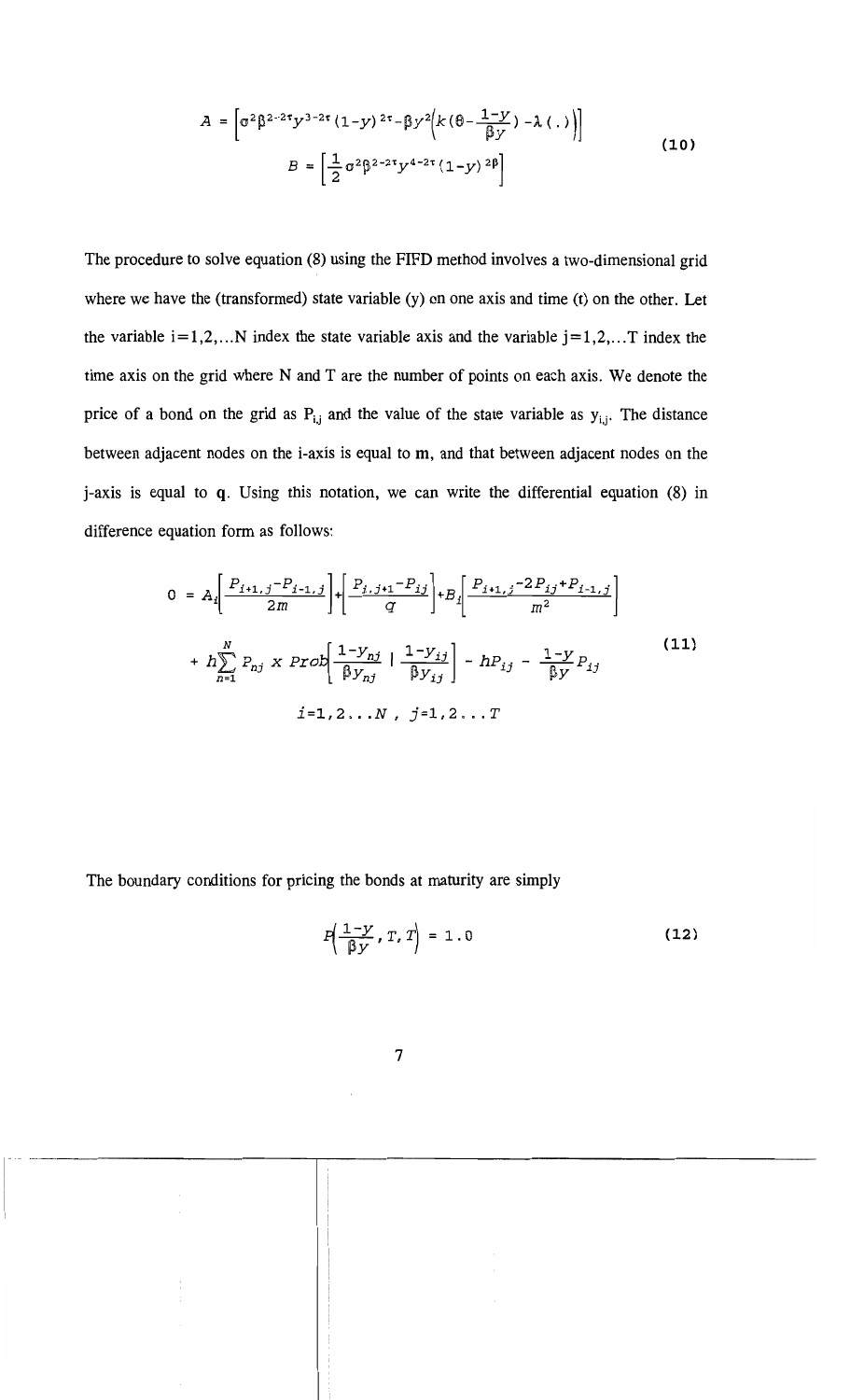Rearranging equation (10) we can write

$$
-\frac{P_{i,j+1}}{q} = P_{i+1,j}a_i + P_{ij}b_i + P_{i-1,j}c_i + h\sum_{n=1}^{N} P_{n,j} \times Prob\left[\frac{1-y_{n,j}}{\beta y_{n,j}} + \frac{1-y_{ij}}{\beta y_{ij}}\right]
$$
\n(13)

where

$$
a_{i} = \left[\frac{A_{i}}{2m} + \frac{B_{i}}{m^{2}}\right]
$$
  

$$
b_{i} = \left[-\frac{1}{q} - \frac{2B_{i}}{m^{2}} - \frac{1-y}{\beta y} - h\right]
$$
  

$$
C_{i} = \left[-\frac{A_{i}}{2m} + \frac{B_{i}}{m^{2}}\right]
$$
 (14)

This system of N equations is solved by backward recursion, given the boundary conditions for the bond. The NxT-equations system in formulae (13) can be written in matrix form:

$$
P_{j+1} = XP_j , j = T-1, ...1
$$
  

$$
X = -q(Q+Y)
$$
 (15)

 $a_i$ ,  $b_i$  and  $c_i$ . Backward recursion is performed by computing the equation (15) from  $j=T-1$ where Q is a N x N matrix containing the probabilities of jumping from any node  $P_{ij}$  to  $P_{nj}$ .  $P_{j+1}$  is an N x 1 vector and Y is a tridiagonal matrix where each row contains the coefficients to  $i = 1$ . For other interest rate derivative securities, which are functions of bond prices, appropriate boundary conditions can be imposed, and the prices can be computed off the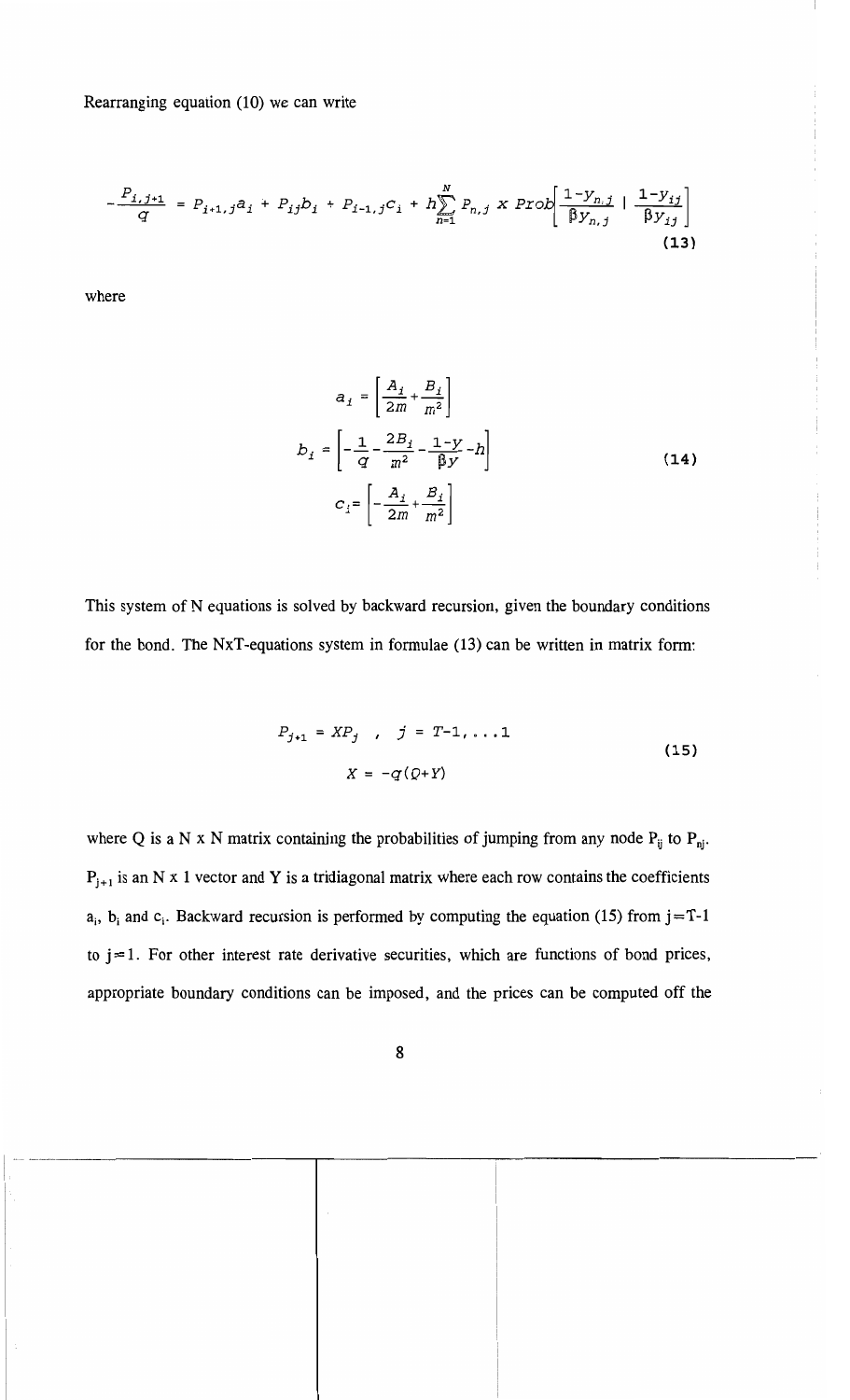grid. This approach allows almost all forms of path-independent valuatíon.

#### 3. Econometric Framework

The model to be estimated for the dynamics of the interest rate is the following jumpdiffusion process:

$$
dr = k(\theta - r)dt + \sigma r^{r}dz + J(\mu, \gamma^{2})d\pi(h)
$$
 (16)

We follow a two-step procedure. First we estímate the pure diffusion part of the model, setting  $h = 0$  in (16). Then we estimate both the jump's location and size using a Likelihood Ratio test-type statistic. Finally we estímate jointly the full diffusion-jump model.

The pure diffusion is estimated using the discrete time technology of Chan *el al.* (1992), based on an iterated version of Hansen's GMM. The econometric specification is:

$$
r_t - r_{t-1} = a + br_{t-1} + \mathfrak{e}_t
$$
  
\n
$$
E[\mathfrak{e}_t] = 0 \qquad E[\mathfrak{e}_t^2] = \sigma^2 r_{t-1}^{2\tau}
$$
\n(17)

so that

$$
k = -b \qquad \theta = -\frac{a}{b} \tag{18}
$$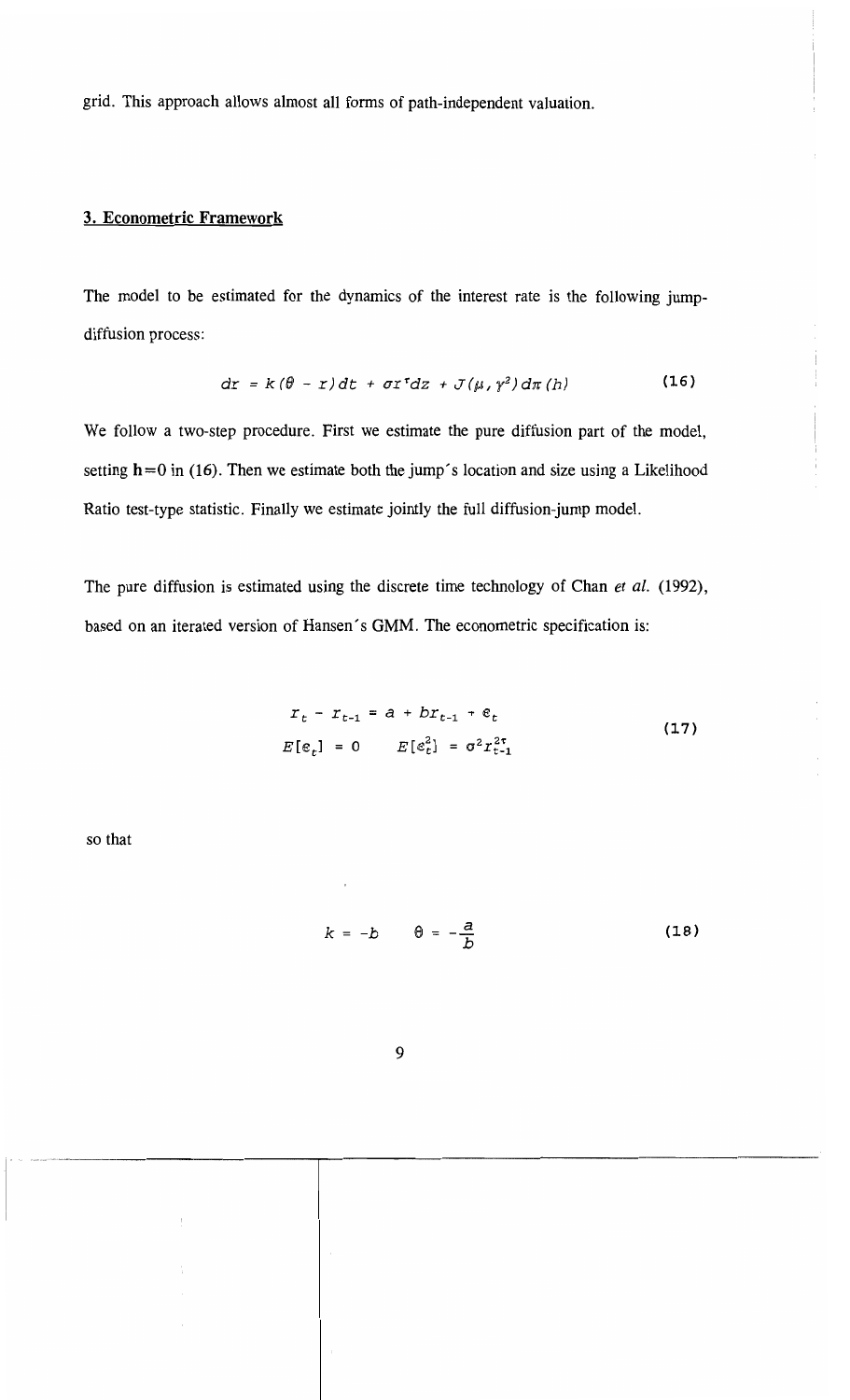Given the parameter vector  $\Omega = (\alpha, \beta, \sigma, \tau)$  and the residuals  $\epsilon_t$  in (17), let the moment vector  $f_{i}(\Omega)$  be

$$
f_{t}(\Omega) = \begin{vmatrix} \varepsilon_{t} \\ \varepsilon_{t} Y_{t-1} \\ \varepsilon_{t}^{2} - \sigma^{2} \Gamma_{t-1}^{2\tau} \\ (\varepsilon_{t}^{2} - \sigma^{2} \Gamma_{t-1}^{2\tau}) Y_{t-1} \end{vmatrix}
$$
(19)

Under the null hypothesis, if the restrictions implied by (16) are true,  $E[f<sub>t</sub>(\Omega)] = 0$ . We replace E[f<sub>t</sub>( $\Omega$ )] with its sample counterpart  $g_T(\Omega)$ , using T observations,

$$
g_T(\Omega) = \frac{1}{T} \sum_{t=1}^T f_t(\Omega)
$$
 (20)

Then, the GMM estimator is:

$$
\Omega_0 = \arg\min J_T(\Omega) \tag{21}
$$

where

$$
J_T(\Omega) = g_T(\Omega) \check{V} g_T(\Omega) \tag{22}
$$

and V is an appropriate weighting matrix. To deal with possible residual autocorrelation and heteroskedasticity we employ the Newey-West corrected covariance matrix for the GMM model and then iterate till convergence.

To test the overidentifying restrictions of the model we use the chi-square test. The quantity  $TI_T(\Omega)$  is distributed  $\chi^2$  with degrees of freedom equal to the number of moment conditions

--- ----------------------,.--------------------------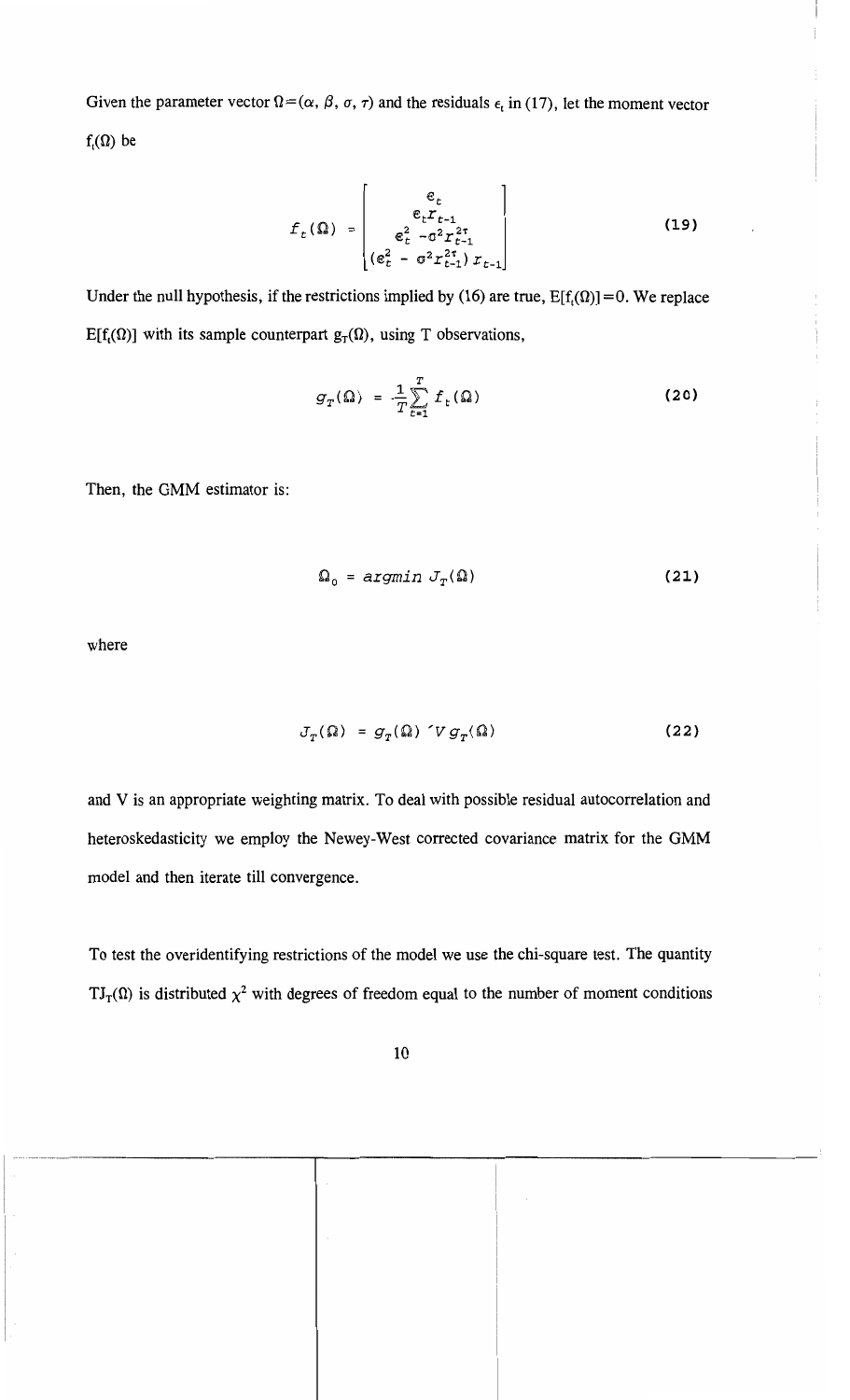less the number of parameters estimated.

Using the estimated values of the diffusion parameters, we estimate the jump locations using an approach based on the ideas of Aase and Guttorp (1987). Essentially the procedure is to compute a selected criterion function for each observation, assuming no jumps (restricted) and compare it with its value assuming one jump (unrestricted). In our case, the criterion function is the quadratic form  $J_T(\Omega)$ . We compute for each observation the test statistic

$$
R = T[J_T(\Omega_0) - J_T(\Omega_1)] \qquad (23)
$$

This test is asymptotically distributed  $\chi^2$  with one degree of freedom, and can be interpreted as the normalized difference of the restricted  $J_T(\Omega_0)$  and unrestricted  $J_T(\Omega_1)$  objective functions. This procedure provides the location and size of the jumps with their sign.

Therefore, at each point in time, we know whether a jump ocurred or not, as well as its sign. Thus, at each t, we can write the conditional expectation and variance of the change in the interest rate depending on the event at that time. Using a dummy variable  $D_i$ , i=1,2..T, which takes values  $D_i = 1$  if there is a jump and  $D_i = 0$  otherwise, we obtain the moments for the estimation as follows:

$$
\varepsilon_{t} = r_{t} - r_{t-1} - (a + bx_{t-1}) - dD_{t}
$$
  

$$
E[\varepsilon_{t}] = 0
$$
 (24)  

$$
E[\varepsilon_{t}^{2}] - \sigma^{2} r_{t-1} - (dD_{t})^{2} = 0
$$

where we use as a starting point the parameters estimated for the pure diffusion process.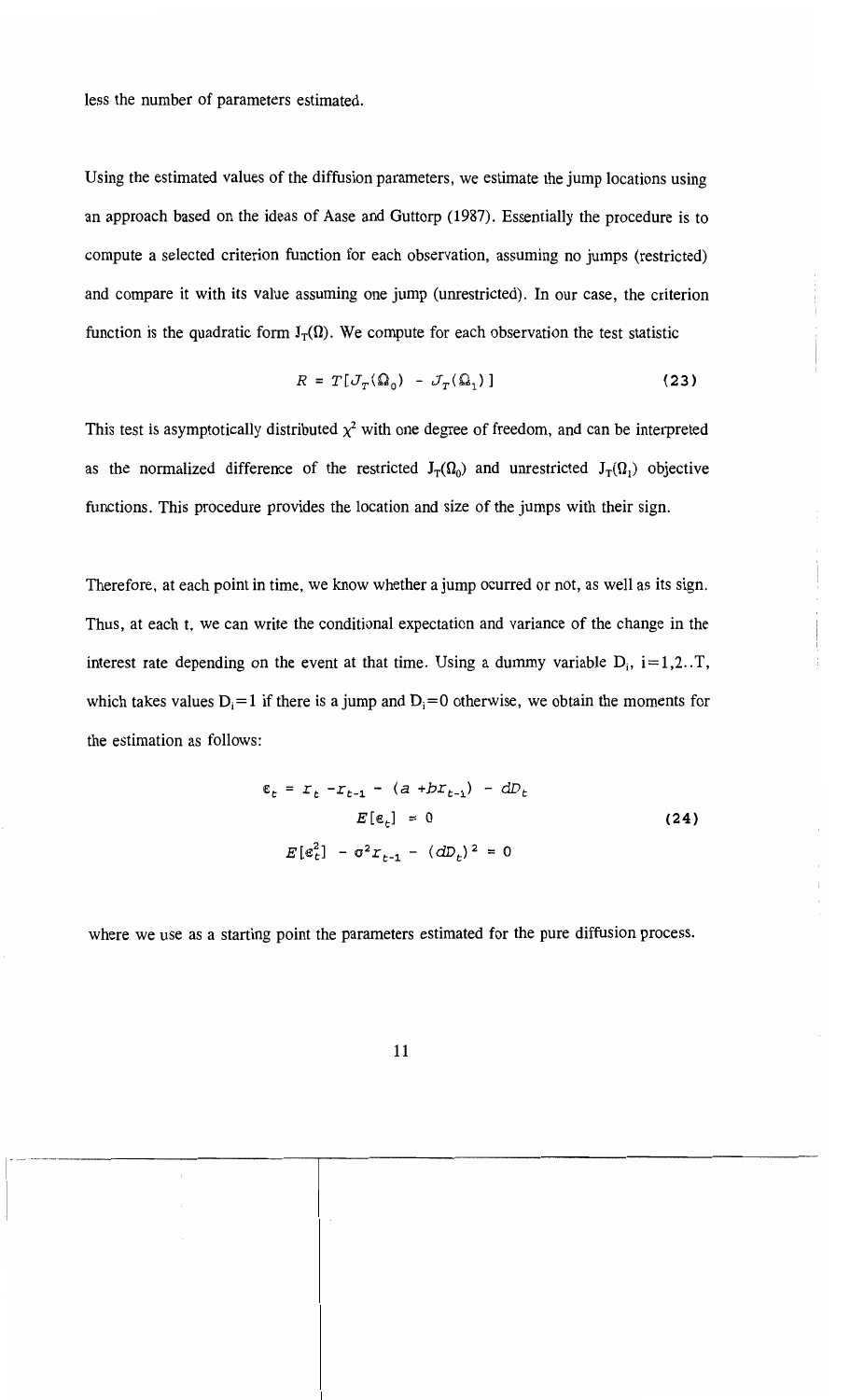# 4. Data Characteristics

In this section we address the basic characteristics of our data sample. The instantaneous riskless interest rate is approximated by daily overnight Spain Interbank offer rates<sup>1</sup>. The data was obtained from the Research Department, Bank of Spain, and consists of annualized rates. Daily data spans the period from January, 1, 1988 to March, 10, 1994. The number of observations is 1534. Figure 1 shows the Ovemight rate. Note the periodic "drops" in the ovemight rate as we11 as the significant increase in the volatility associated with the turbulence in the European Monetary System. It is worth mentioning that in the period from September, 1992 to May, 1993 the peseta was devaluated three times.

Table I provides summary statistics of the interest rate  $(r)$  as well as the changes in interest rate (dr). The unconditional average interest rate is 13% and its standard deviation is around 180 basis points. The mean change in interest rates is slightly negative and its volatility is about 33 basis points. The excess kurtosis in the distribution of changes in interest rates indicate the presence of fat tails in the interest rate distribution. The autocorrelation coefficients of the interest rate (see Table Il) are close to unity and decay quite slowly. The autocorrelation coefficients of the changes in interest rate are sma11 and negative. Therefore, mean reversion in interest rate is suggested in our sample.

<sup>&</sup>lt;sup>1</sup> The interest rate data is computed as the average rate for all transactions on a specified term in a given day.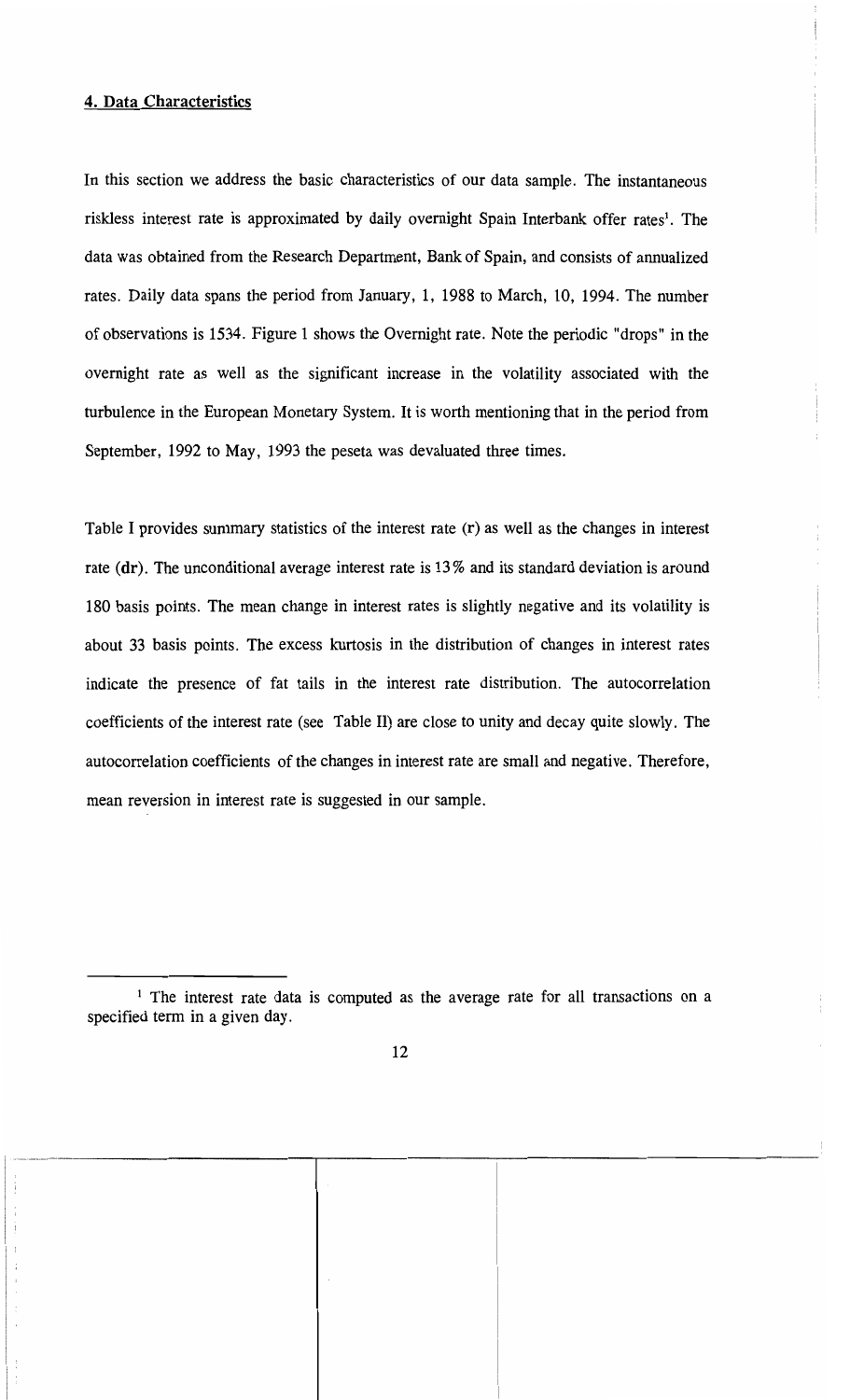#### 5. Empirical Analysis

This section presents the estimation of equation (17). First we estimate the pure diffusion model, which nests eight interest rate models (see Table 111) derived from the restrictions on the parameters a, b and  $\tau$  in eq. (17). In a second stage, we use the estimated values of the diffusion parameters to obtain the location, size and sign of the jumps.

#### 5.1 Modelling Pure Diffusion Processes

Table IV presents the estimation results obtained for the pure diffusion processes. We estimate the unrestricted diffusion process derived from the equation (16) as we11 as eight restricted models derived through restrictions on the parameters of this model. The  $\chi^2$  tests for goodness-of-fit indicate that the Brennan-Schwartz, Cox-Ingerso11-Ross-85 and Vasicek models exhibit the closest to zero GMM minimized criterion values. The lowest  $\chi^2$  value corresponds to the Brennan-Schwartz model, which assume the highest value for  $\tau$  among these, and all three models have  $\chi^2$  values smaller than 0.8. In these models a single parameter,  $\tau$ , is restricted. As no restrictions are imposed on the parameters a and b, all of them show mean reversion. The Dothan and Cox-Ingerso11-Ross-80 models which assume that the parameters a and b are null, fit less well the data but none can be rejected at the  $90\%$ confidence level. The Black-Scholes and Merton models have  $\chi^2$  values in excess than 5 and can be rejected at the 90% confidence level. The Cox model, which assumes that the parameter a is equal to zero, can be rejected at the 95 % confidence level.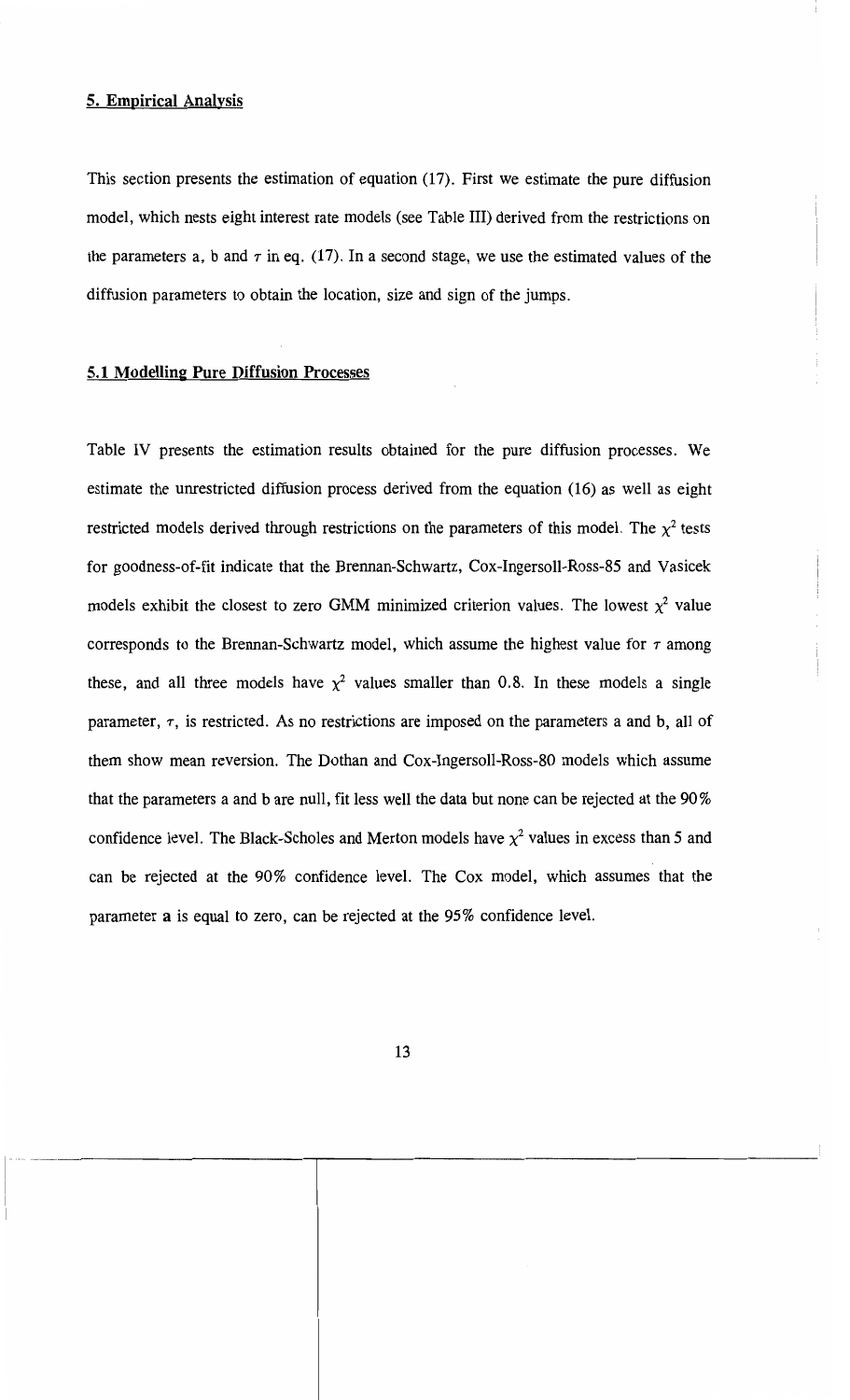Note that models which imply mean reversion have the lowest GMM criterion  $\chi^2$  values. On the other hand, models which assume that the parameters a and/or b are null - that is, there is no mean reversion in interest rates - have high  $\chi^2$  values and are therefore not acceptable.

The parameters estimates of the unconstrained model, which are very similar to the estimates of the Brennan-Schwanz model, show that the parameters a and b are different from zero and, hence, there is evidence of mean reversion in interest rates. Another feature of this model is that the estimated value for the parameter  $\tau$  is 0.96. Therefore, the conditional volatility of the process is very sensitive to the level of the interest rate. This value is higher than the values assumed by the most common models as the Vasicek or Cox-Ingersoll-Ross-85 models.

To obtain more information on the performance of the alternative pure diffusion models, we test their in-sample forecasting power in relation to the level and volatility of interest rates. First we use the fitted values for equation (17) to compute the time series of conditional expected interest rates changes and conditional variances for the unrestricted and the eight restricted models. Then, we compute the  $R_j^2$  (j = 1, 2) statistics. These two values are reported in the two last columns of Table IV and show (for each model) the proportion of the total variation in the ex post interest rates changes or squared interest rates changes that can be explained by the conditional expected interest rates changes and conditional volatility measures, respectively.

The  $R_1^2$  value is the measure related to the actual interest rate changes. The unrestricted and Brennan-Schwartz models have the best explanatory performance and are closely followed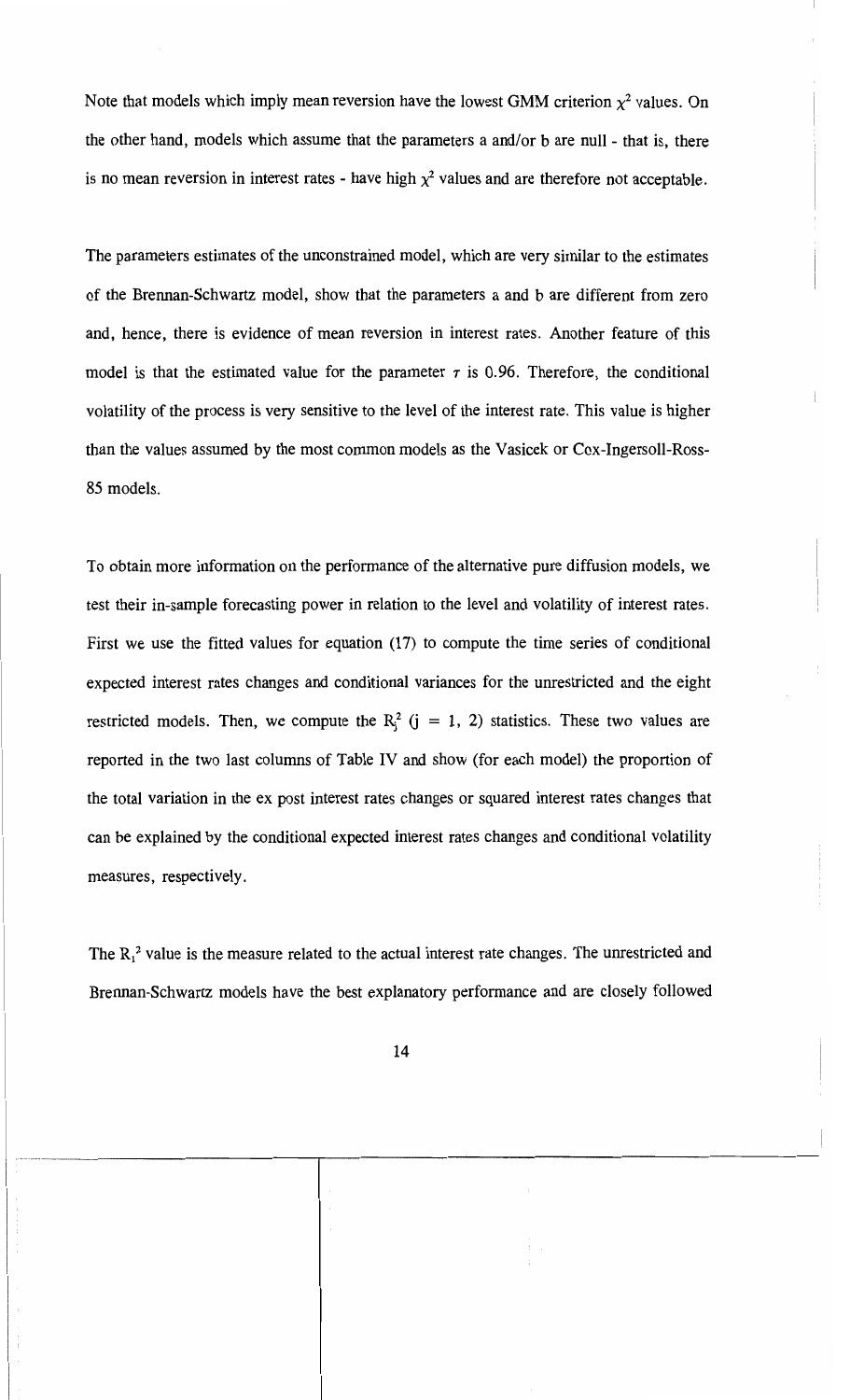by the Cox-Ingersoll-Ross-85 and Vasicek models. The remaining models have no explanatory power. In the case of the  $R_2^2$  statistic, which measures the degree of the model's explanatory power of the volatility of the interest rate changes, the highest value corresponds also to the unconstrained and the Brennan-Schwartz models, which are followed by the Cox-Ingersoll-Ross-85, Cox and Black-Scholes models. Therefore, these two measures, which indicate the predictive power of the models, provide a classification of the alternative models which is very similar to the one obtained when parameters of the pure diffusion models were estimated. Given the previous results, we choose the Brennan-Schwartz process as a tentative model for the pure diffusion part of the Interbank interest rate.

#### 5.2. **Modelling Jumps**

Once we have estimated the pure diffusion models, we use those results to estimate the jumps location. After applying the econometric procedure described in Section 3, we find 77 jumps in the sample. Figure 2 plots the time series of the interest rate and the location of the jumps. The summary statistics of the jumps are reported in Table V. The mean jump size is about 7 basis points and its volatility (measured by the standard deviation) is around 140 basis points. The arrival frequency of the jumps is 5.02% and, therefore, there is approximately one jump per month. The distribution of jump sizes is shown in Figures 3 and 4. Separating the jumps by their sign, there are 37 positive jumps while the remaining 40 are negative. The mean of the negative jumps is 100 basis points and the mean of the positive jumps is 123 basis points. The distribution of the negative jumps has a lower variance than the distribution of the positive jumps.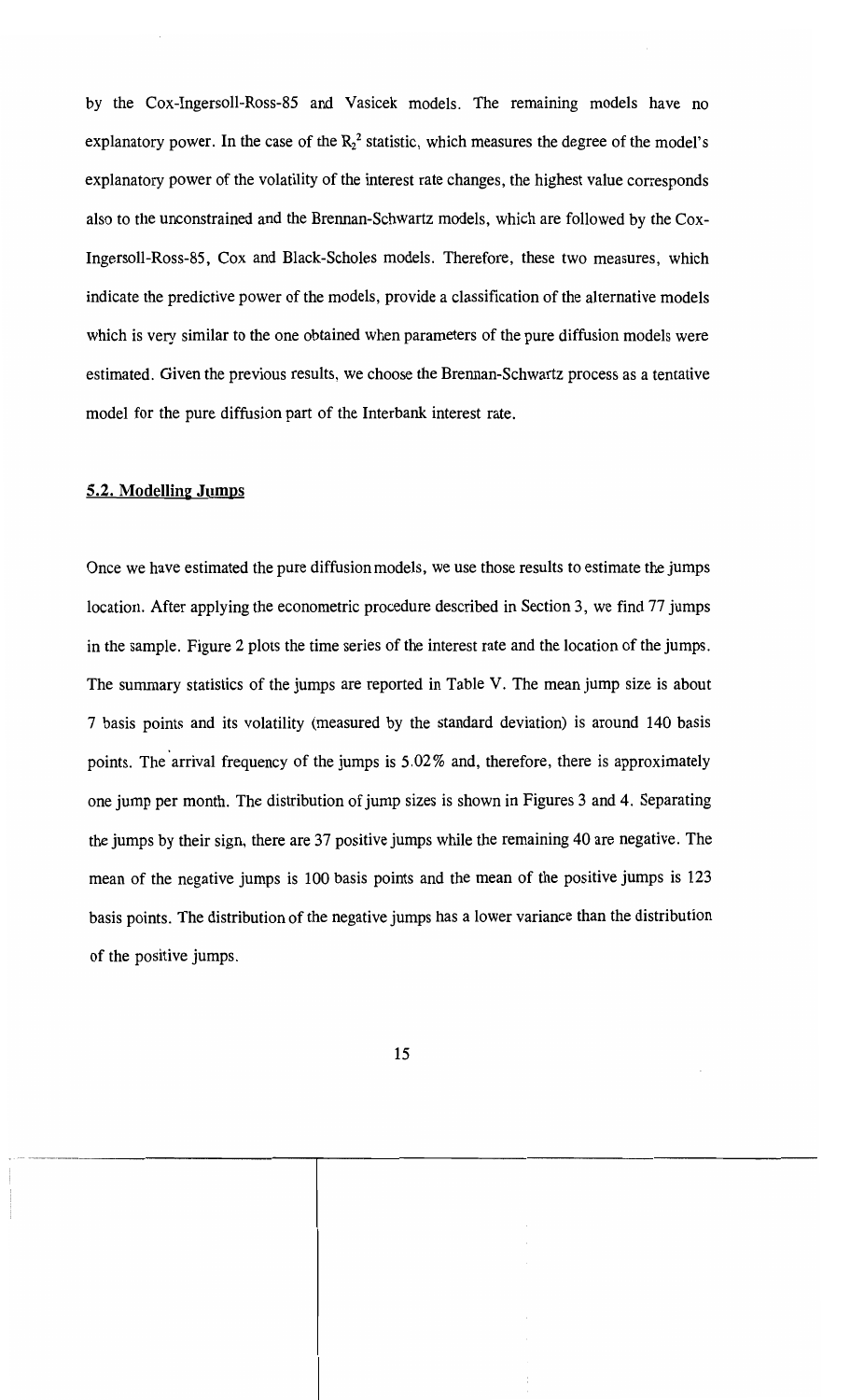Once the location of the jumps is known, we are able to include this information in our model by means of dummy variables. This is done by estimating the two models in equations (25)-(26) and (27)-(28).

The first model includes one dummy variable that indicates the moment when a jump ocurred:

$$
r_{t} - r_{t-1} = a + br_{t-1} + dD_{t} + \varepsilon_{t}
$$
  
\n
$$
E[\varepsilon_{r}] = 0 \qquad E[\varepsilon_{r}^{2}] = \sigma^{2} r_{t-1}^{2}
$$
\n(25)

where

$$
D_t = \begin{cases} 1 & \text{if there is a jump} \\ 0 & \text{otherwise} \end{cases}
$$
 (26)

We also estimate a second model with two dummy variables which distinguish between positive and negative jumps:

where 
$$
r_{t} - r_{t-1} = a + bx_{t-1} + d^{+}D_{t}^{+} + d^{-}D_{t}^{-} + \varepsilon_{t}
$$

$$
E[\varepsilon_{t}] = 0 \qquad E[\varepsilon_{t}^{2}] = \sigma^{2}r_{t-1}^{2}
$$
 (27)

$$
D_t^+ = \begin{cases} 1 & \text{if there is a positive jump} \\ 0 & \text{otherwise} \end{cases}
$$
  

$$
D_t^- = \begin{cases} 1 & \text{if there is a negative jump} \\ 0 & \text{otherwise} \end{cases}
$$
 (28)

The parameter estimates for the two jump-Brennan-Schwartz models are shown in Table VI.

"'-'--'--'-- -----------,.------------------------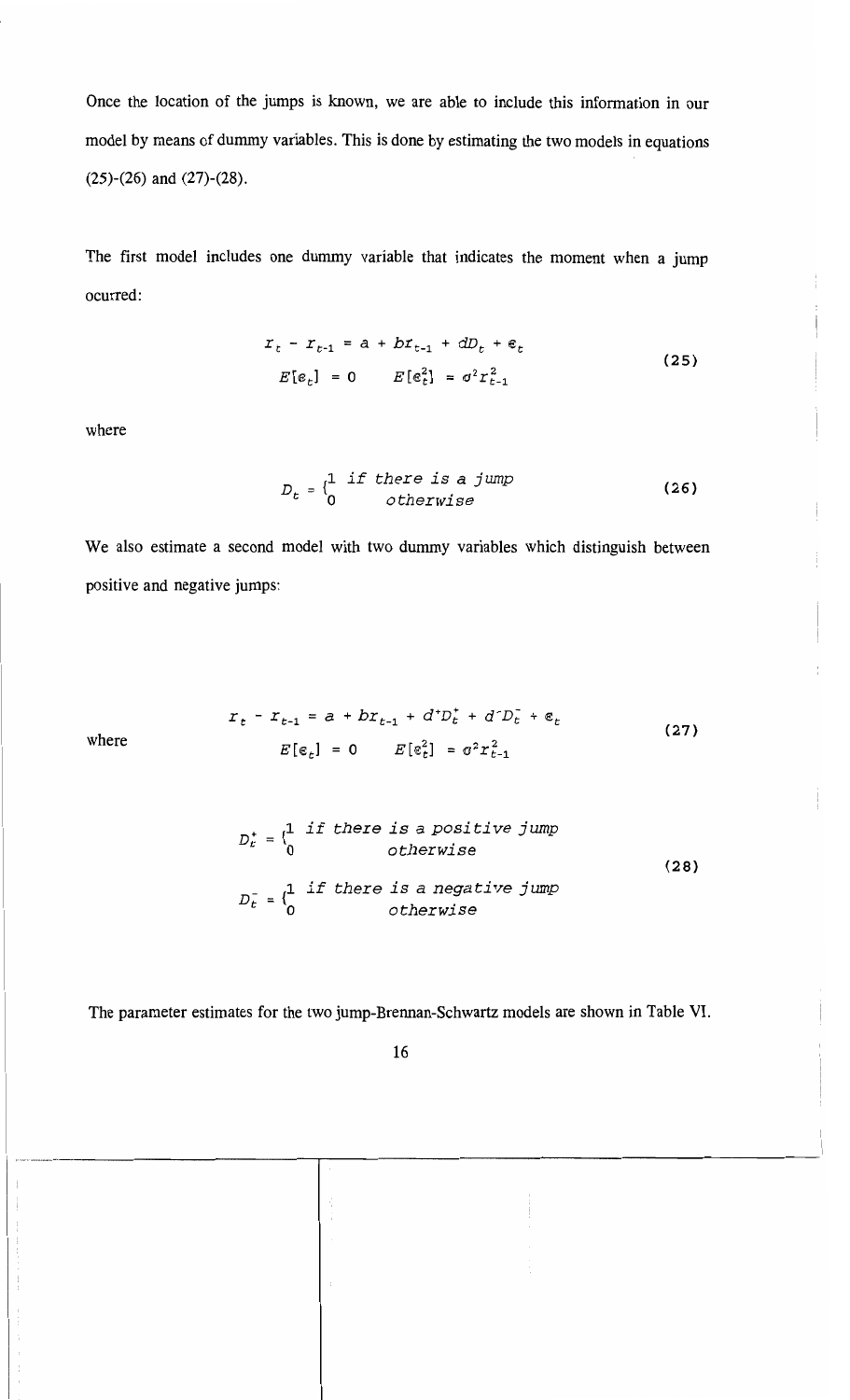The a and b coefficients are both significantly different from zero pointing out that mean reversion is present in our sample, even after taking account of jumps. The coefficient associated with the jump dummy variable is not different from zero. When different effects are allowed for positive and negative jumps the coefficients are statistically significant. The degree of fit of the model with jumps is similar to the model without jumps, as measured by the  $\mathbb{R}^2$ . However, when separate variables are included for positive and negative jumps the degree of fit increases substantially. Therefore we conclude that taking into account the presence of a jump process increases the model's explanatory power.

#### 6. Monetary Authorities Interventions

In this section we investigate the extent to which interventions by the Bank of Spain (Spain's Monetary Authority) are responsible for at least part of the jump-like behavior of interest rate time series. The Bank of Spain (BS) uses a "target" interest rate (Tipo de Intervencion, TI henceforth) in open market transactions. Periodically, the BS makes interventions in the Interbank market, offering money for lending or borrowing at the TI rate. Data for the TI rate was obtained from the Research Department of the Bank of Spain. Short term rates tend to track the TI rate rather c1osely. This can be noticed from the regression results in Table VII. The regression of the short rate on the contemporaneous TI rate is highly significant. AIso the TI one-day lag is found to be significant. This reflect the fact that BS sets the TI rate after the start of the interbank trading session. The results in Table VII suggest that about 50% of the total variance in the short rate is explained by its relationship with the TI rate.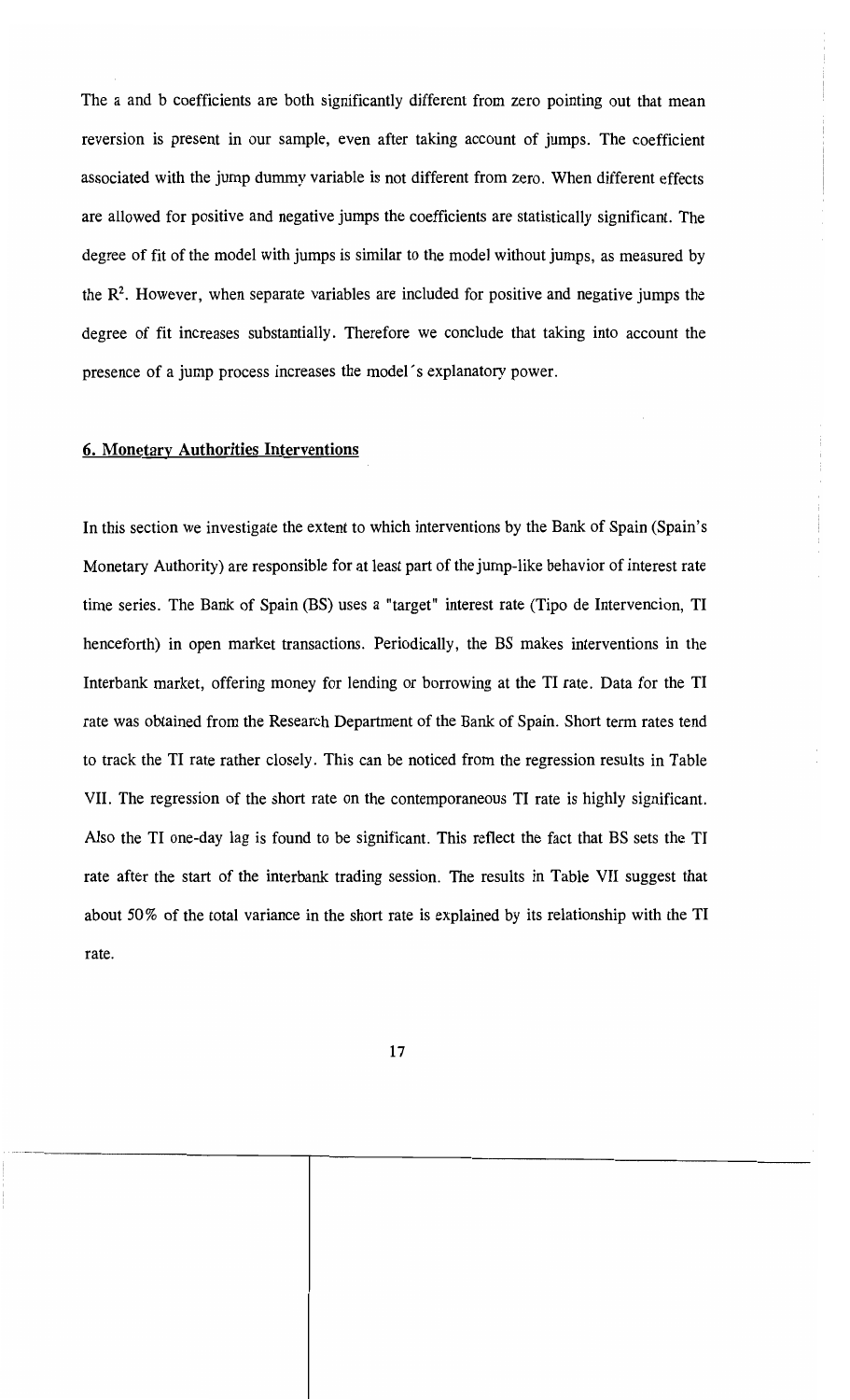We compare a change in the BS target rate with the occurrence of a jump as derived in the jump-diffusion model. If both occur together, we assume that the jump was caused by the BS intervention. There were a total of 77 jumps in the interest rate and 160 BS target rate changes. Jumps and changes in the BS target rate coincide on 22 days. The summary statistics for these jumps and the associated changes in the BS target rate are reported in Table VIII. The mean jump size is near zero and the jumps volatility, indicated by their standard deviation is about 160 basis points. Therefore, this restricted set of 22 jumps is more volatile than the whole set of 77 jumps. In a similar way to the whole set of jumps, the highest jump sizes occur in the last twenty months of our sample period.

In the 22 days where BS actions and jumps occurred together, there were 10 positive and 12 negative jumps. Therefore, in this restricted set of jumps, the proportion of positive and negative jumps is similar to the proportion we found in the whole sample. Their average, in the restricted set of jumps, are greater than the values obtained in the whole sample and, similarly, the positive jumps mean value is greater than the (absolute value of the) mean value of negative jumps, which is in excess of 110 basis points.

We build a window of 5 days around the BS target rate change in order to check if the market was able to anticipate (or reverse) a BS move. If we find that the change in the BS target rate is preceded by a jump in the market in the prior week, this may be interpreted as anticipation. The results are displayed graphically in Figure 5. In this figure, the x-axis represents the number of days by which the BS intervention precedes the jump (a negative value indicates the number of days between a jump and a posterior BS rate change). The highest peaks of this figure correspond to the central value (number of days in which a BS

"",-,,-,-,-- -----------r-----------------------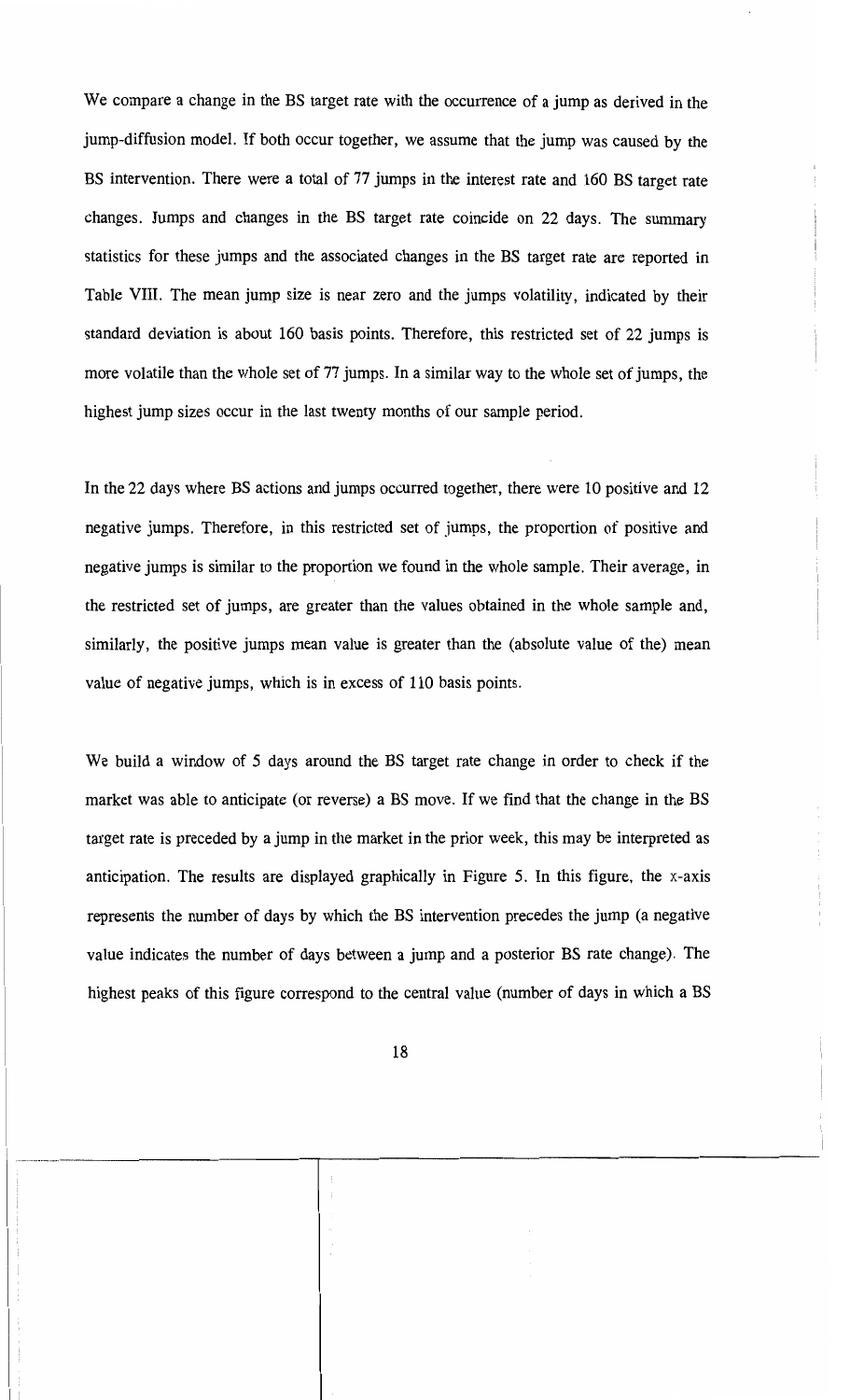action and a jump occur simultaneously) and to the extreme values (days in which a BS action and a jump are separated by five days). Another interesting feature of this figure is its syrnmetry.

Therefore, we may say that some, but not all, jumps are related with the monetary authorities' interventions but perhaps there are also other factors (e.g. exchange rate shocks) that should be taken into account if we want to explain the occurrence of jumps in our sample. In conclusion, it seems that the analysis indicates that about one third of jump-like shocks are coincident with BS actions. Moreover, it is not very clear whether the market was able to either anticipate or reverse a BS move systematically.

# 7. **Pricing** Derivatives

For illustrative purposes, we implement the algorithm described in section 2 to price bonds with maturities of 3 months and 1 year and also a 3 month option on a 1 year bond<sup>2</sup>. The options, puts and calls, are priced under pure-diffusion and jump-diffusion assumptions. We price both European and American Options. The following parameter values are used:

> $a = 0.149$ ,  $b = -0.008$ ,  $\sigma = 0.0088$ ,  $\lambda(.) = 0$ (29 )  $\mu = 0$ ,  $\gamma = 1.392$ ,  $h = 12.3$ ,  $\tau = 1.0$

The strike price is 0.95. The parameters in (29) are those of the model estimated for the

--------\_.\_-------------,--------------------------

<sup>&</sup>lt;sup>2</sup> Many other pricing simulations for bonds and options were performed. The bond pricing simulation was performed for maturities ranging frem 1 year to 10 years. The option pricing simulation was performed for 3, 6 and 9 months options on bonds of different maturities. Detailed results are available on request.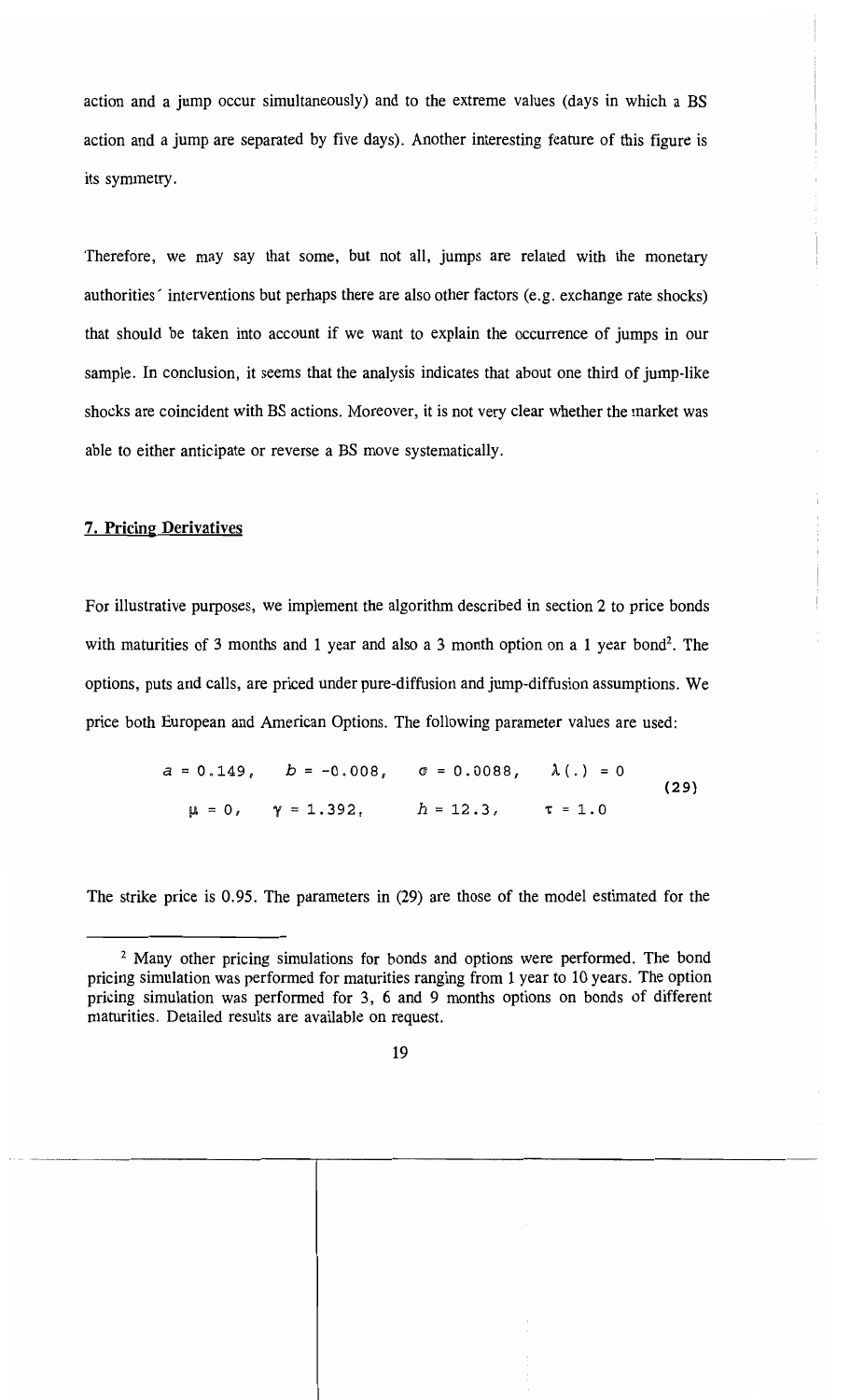overnight interest rate which follows a jump-enhanced Brennan-Schwartz process.

Table IX contains the results. Given that the pricing results for European and American call options are identical, we report both joint1y. There are sorne interesting facts. The price of a one year bond is higher under the jump-diffusion model. This is the well-known "asyrnmetric" effect, caused by the asyrnmetry of the bond pricing function. This feature of high prices will increase with the duration of the bond. AIso, options will increase in value because the jumps induce "fat tails" into the distribution of bond prices. This is the "time value" effect. In the case of calls, both effects, asyrnmetric and time value, result in the option increase in value. However, in the case of puts, the asyrnmetric effect reduces the option value whereas the time value effect increases its value. The trade-off between these two forces leaves the jump-diffusion value of the put indeterminate in comparison with the pure-diffusion case.

#### 8. Conclusion

This paper has presented a single-factor model for the term structure of the Interbank interest rate, when the instantaneous rate follows a jump-diffusion process. The empirical implementation suggests that jump-diffusions better explain interest rate behavior than purediffusion models. Some economic implications of jump activity are explored with an analysis of changes in the Bank of Spain target rate. As a result, some, but not all, jumps are found to be related with Central Bank interventions. Additionally, we price European-style and American-style interest rate contingent claims (bond and options) using the finite-differencing approach, enhanced to deal with partial differential equations derived in a jump-diffusion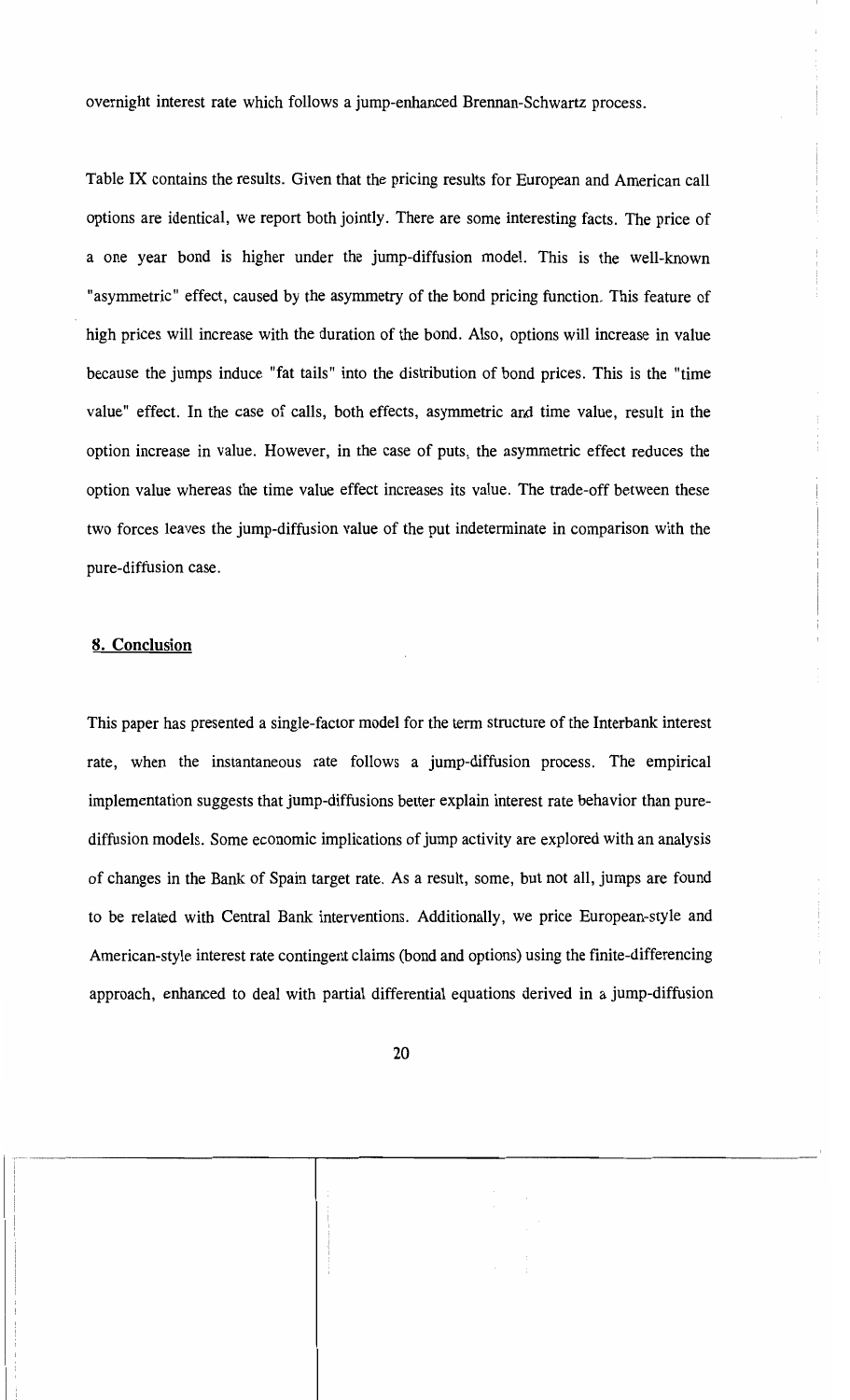model. The existence of jumps affects bonds and call options very much like in the case of stocks. We find underpricing if the jurnps are not taken into account. However the put options pricing present sorne indeterminacies.

-------------------------.-.,.-----------------------\_.\_----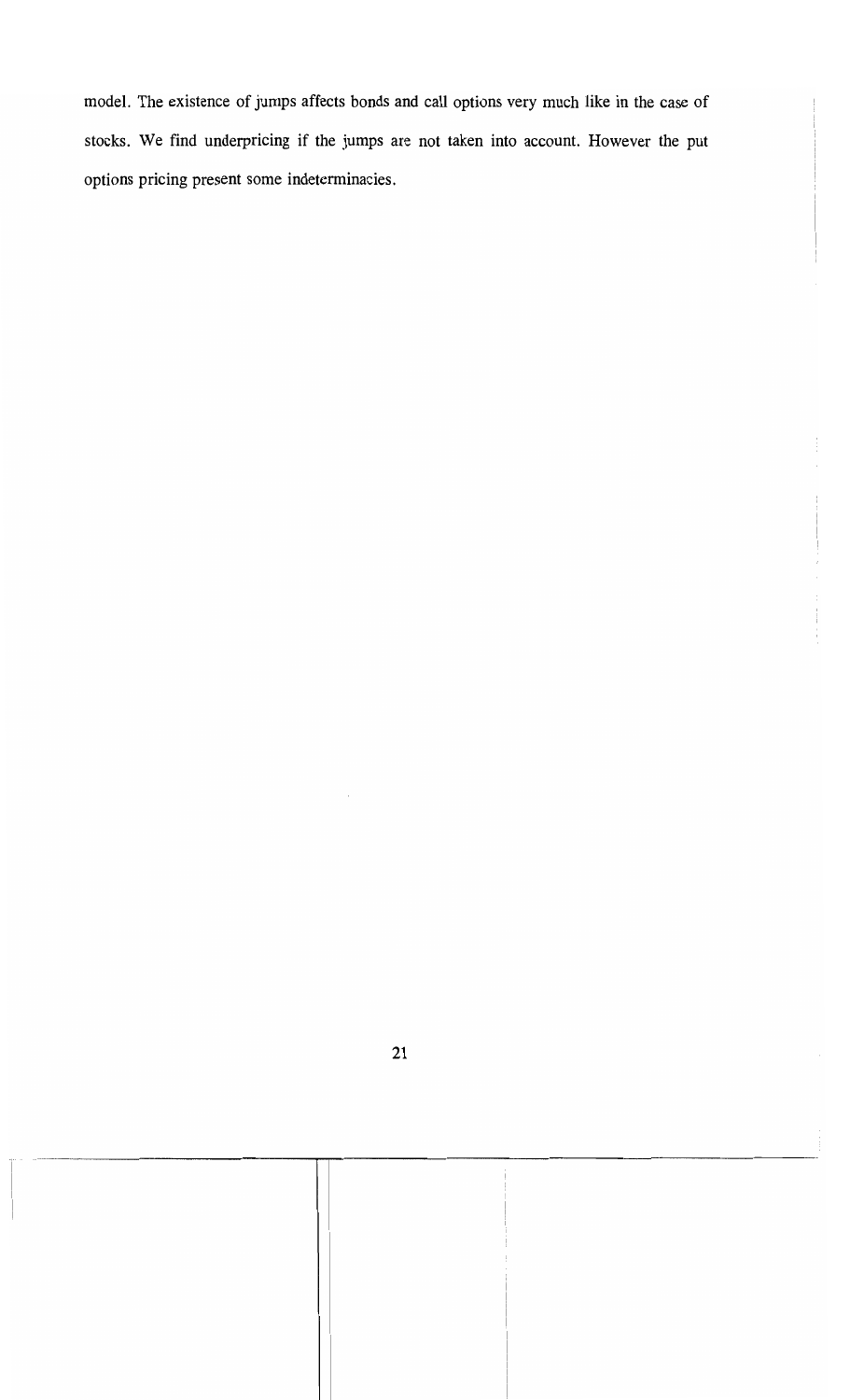#### REFERENCES

Aase, K. and Guttorp, P. (1987), 'Estimation in Models for Security Prices', *Scandinavian Actuaria! Jouma!,* 6, 211-224.

Ahn, C. M. and Thompson, H.E. (1988), 'Jump-Diffusion Processes and Term Structure of Interest Rates', *Jouma! 01 Finance,* 43, 155-174.

Amin, K. (1993), 'Jump-Diffusion Option Valuation in Discrete Time', *Journal of Finance*, 48, 1833-1863.

Ball, C. and Torous, W.N. (1985), 'On Jumps in Common stock Prices and Their Impact on Call Option Pricing', *Journal of Finance*, 40, 155-173.

Black, F. and Scholes, M. (1973), 'The Pricing of Options and Corporate Liabilities', *Jouma! 01 Política! Economy,* 81, 637-654.

Brennan, M. and Schwartz, E.S (1980), 'Analyzing Convertible Bonds', *Journal of Financia! and Quantitative Ana!ysis,* 15, 907-929.

Chan, K.C., Karolyi, G.A., Longstaff, F.A. and Sanders, A.B. (1992), 'An Empirical Comparison of Alternative Models of the Short-Term Interest Rate', *Journal of Finance*, 47, 1209-1228.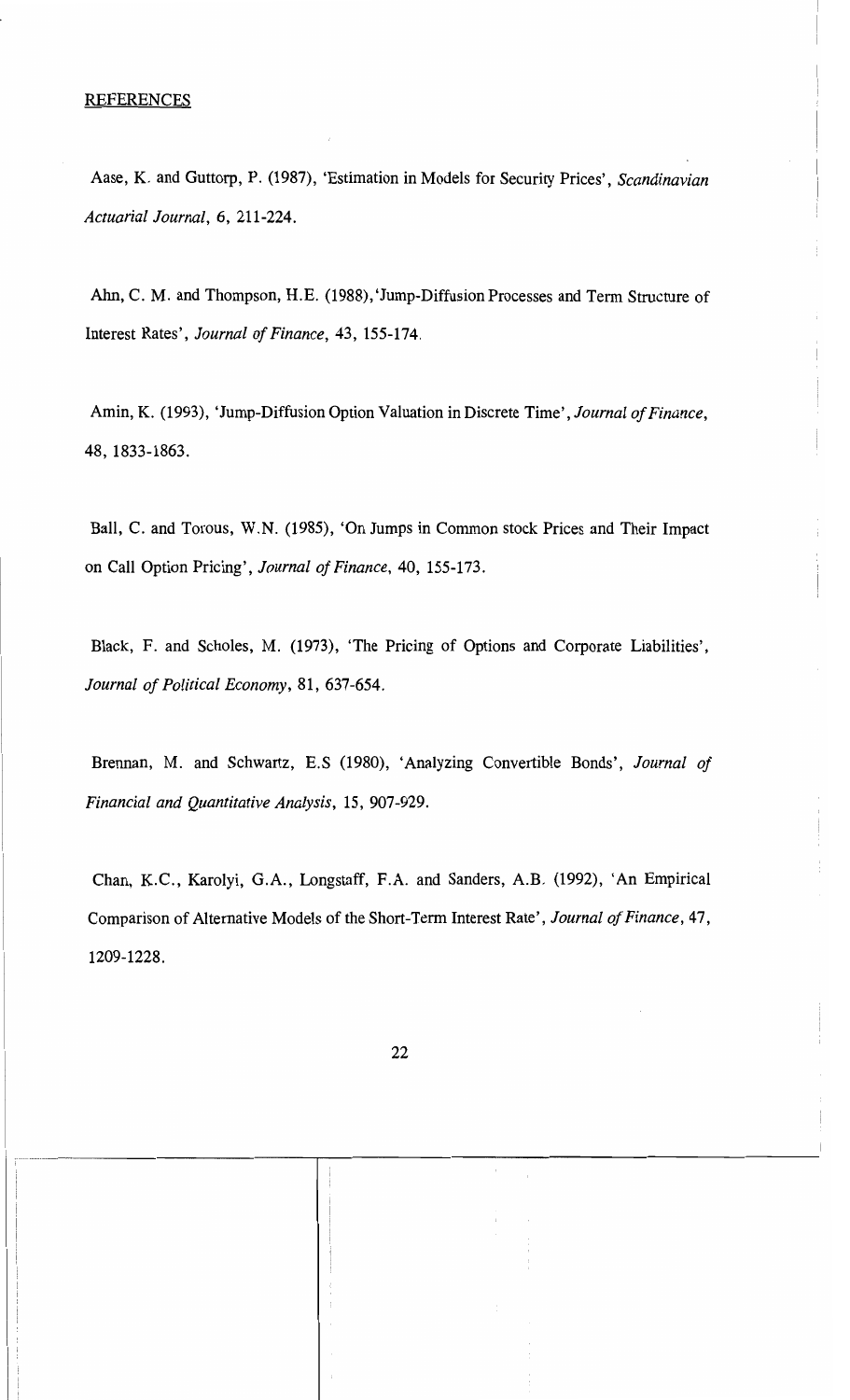Cox, J.C. (1975), 'Notes on option pricing 1: constant elasticity of variance diffusions', Working Paper, Stanford University.

 $\mathbb{I}$ 

Cox, J.C., Ingersoll, J.E and Ross, S.A. (1980), 'An analysis of variable rate loan contracts', *Journal 01 Finance*, 35, 389-403.

Cox, J.C., Ingersoll, J.E. and Ross, S.A. (1985a), 'An Intertemporal General equilibrium Model of Asset Prices', *Econometrica,* 53, 363-384.

Cox, J.C., Ingersoll, J.E. and Ross, S.A. (1985b), 'A Theory of the Term Structure of Interest Rates', *Econometrica,* 53, 385-407.

Das, S.R. (1993), 'Mean Rate Shifts and Alternative Models of the Interest Rate: Theory and Evidence', Working Paper, Stern School of Business, New York University.

Das, S.R. (1994a), 'Jump-Hunting Interest Rates', Working Paper, Stern School of Business, New York University.

Das, S.R. (1994b), 'Discrete-Time Bond and Option Pricing for Jump-Diffusion Process', Working Paper, Harvard Business School.

Dothan, U. (1978), 'On the term structure of interest rates', *Journal of Financial Economics,* 6, 59-69.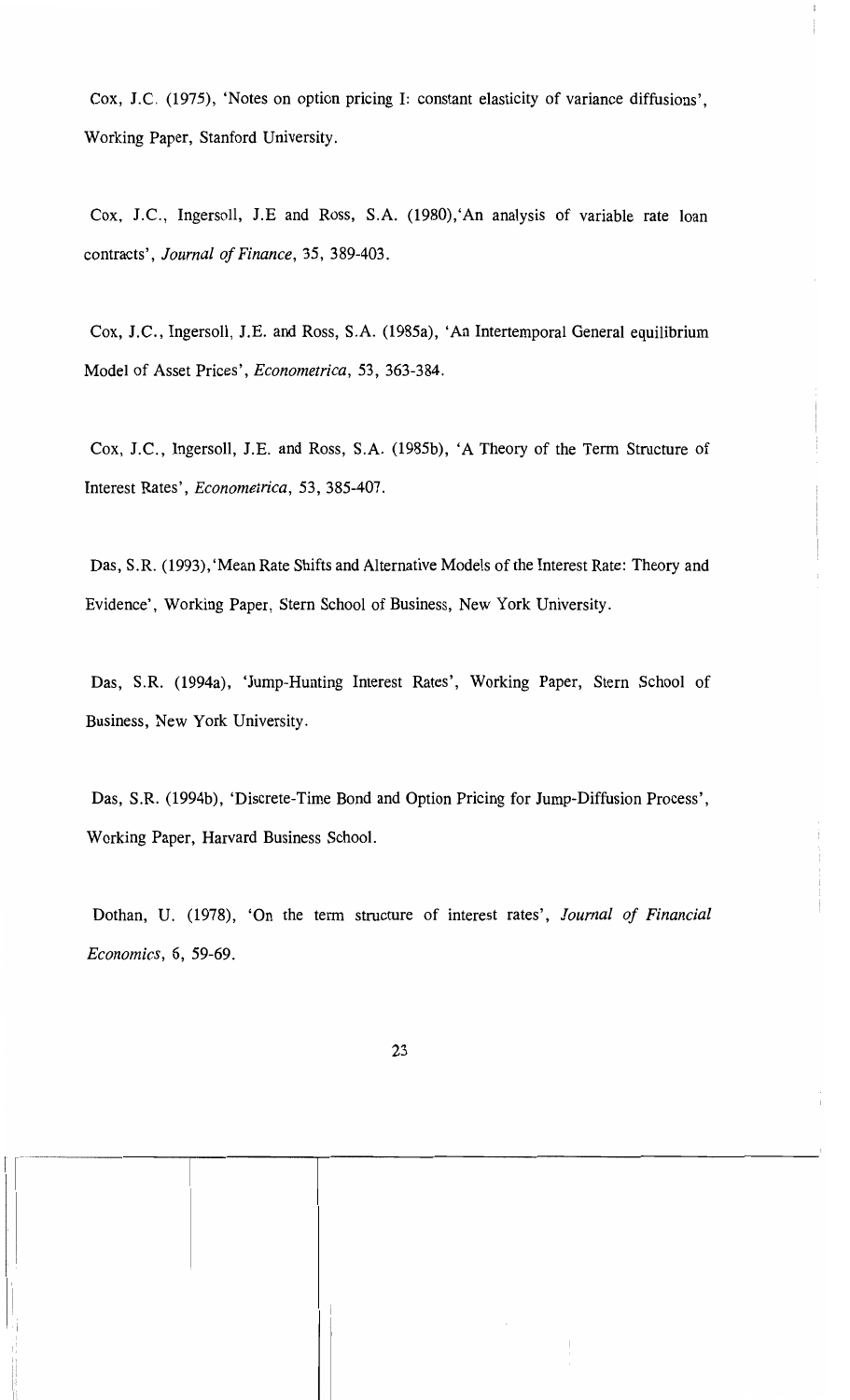Duffie, D. (1992), *Dynamic Asset Pricing Theory,* Princeton University Press, Princeton, New Jersey.

Merton, R.C. (1973), 'Theory of rational option pricing', *Bell Journal 01 Economics and Management Science,* 4, 141-183.

Merton, R.C. (1976), 'Option Pricing when Underlying Stock Returns are Discontinuous', *Journal 01 Financial Economics,* 3, 125-144.

Naik, V. and Lee, M. (1990), 'General Equilibrium Pricing of Options on the Market Portfolio with Discontinuous Returns', *Review 01 Financial Studies,* 3, 493-521.

Naik, V. and Lee, M. (1995), 'The Yield Curve and Bond Option Prices with Discrete Shifts in Economic Regimes', mimeo.

Vasicek, O. (1977), 'An Equilibrium Characterization of the Term Structure', *Journal 01 Financial Economics,* 5, 177-188.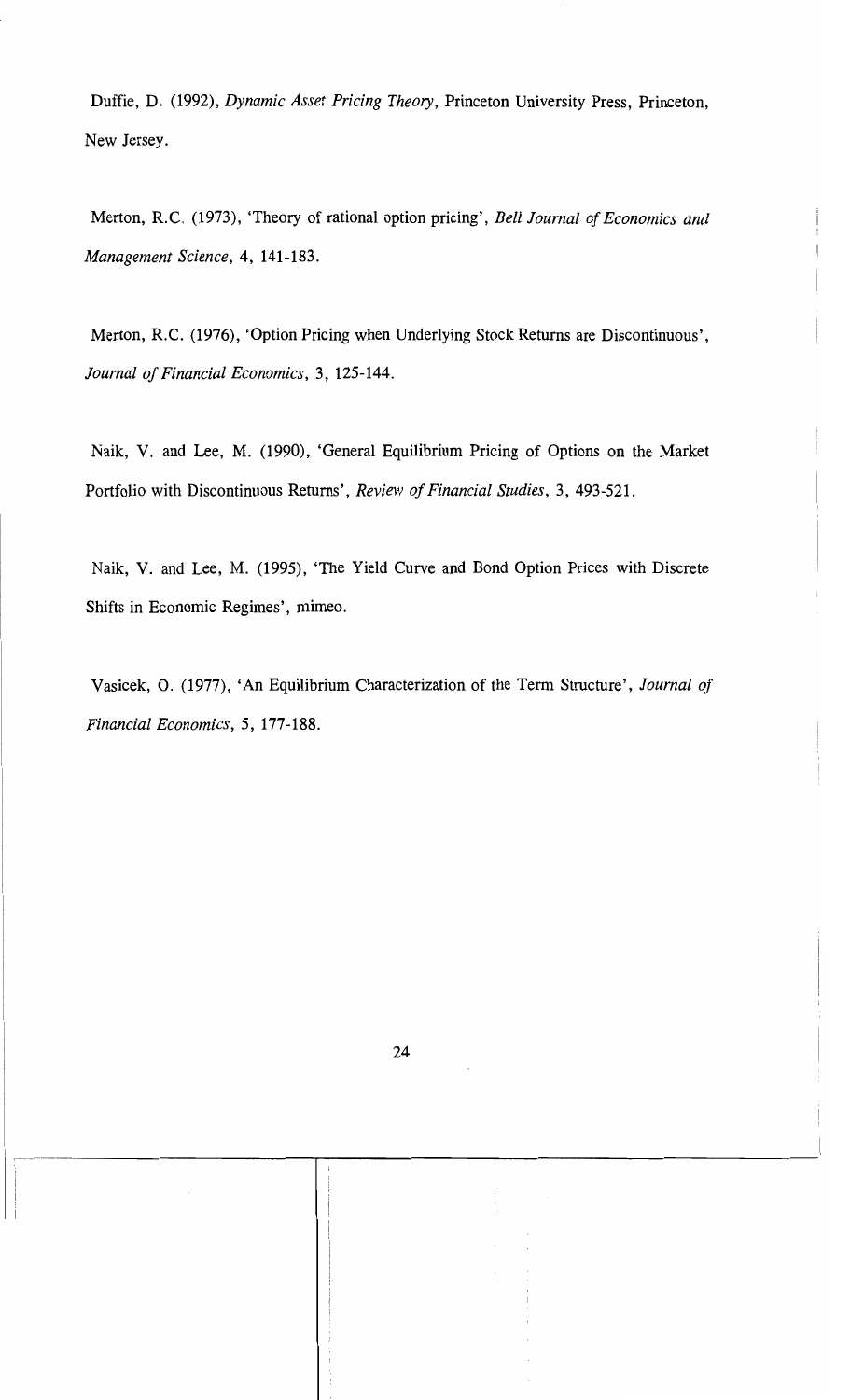# Table I. Interest Rates: Descriptive Statistics

This table provides summary statistics of the overnight Spain Interbank interest rate  $(r_i)$  as well as the changes in this interest rate  $(r_i - r_{i-1})$ . Means. standard deviations. skewness coefficients and excess kurtosis are computed from January 1988 through March 1994. Raw data is in percentage terms.

|                   | Number of    |           | Standard  | <b>Skewness</b> | Excess   |
|-------------------|--------------|-----------|-----------|-----------------|----------|
| Variables         | Observations | Mean      | Deviation | Coefficient     | Kurtosis |
| $\rm r_{t}$       | 1534         | 13.003    | 1.8363    | $-0.424$        | $-0.496$ |
| $r_{t} - r_{t-1}$ | 1533         | $-0.0035$ | 0.3368    | 3.0023          | 98.507   |

# Table II. Interest Rates: Correlation Structure

This table shows correlation coefficients of order j, denoted by  $\rho_j$ , of the overnight Spain Interbank interest rate  $(r_i)$  as well as the changes in this interest rate  $(r_t - r_{t-1})$ . These coefficients are computed from January 1988 through March 1994. N denotes the number of observations. Raw data is in percentage terms.

| Variables               | N    | $\rho_1$ | $\rho_2$ | $\rho_3$ | $\rho_4$ | $\rho_5$ | $\rho_6$ |
|-------------------------|------|----------|----------|----------|----------|----------|----------|
| $r_{\rm t}$             | 1534 | 0.9809   | 0.9656   | 0.9542   | 0.9450   | 0.9366   | 0.9287   |
| $\  r_{t} - r_{t-1} \ $ | 1533 | $-0.113$ | $-0.114$ | $-0.067$ | $-0.009$ | $-0.013$ | 0.052    |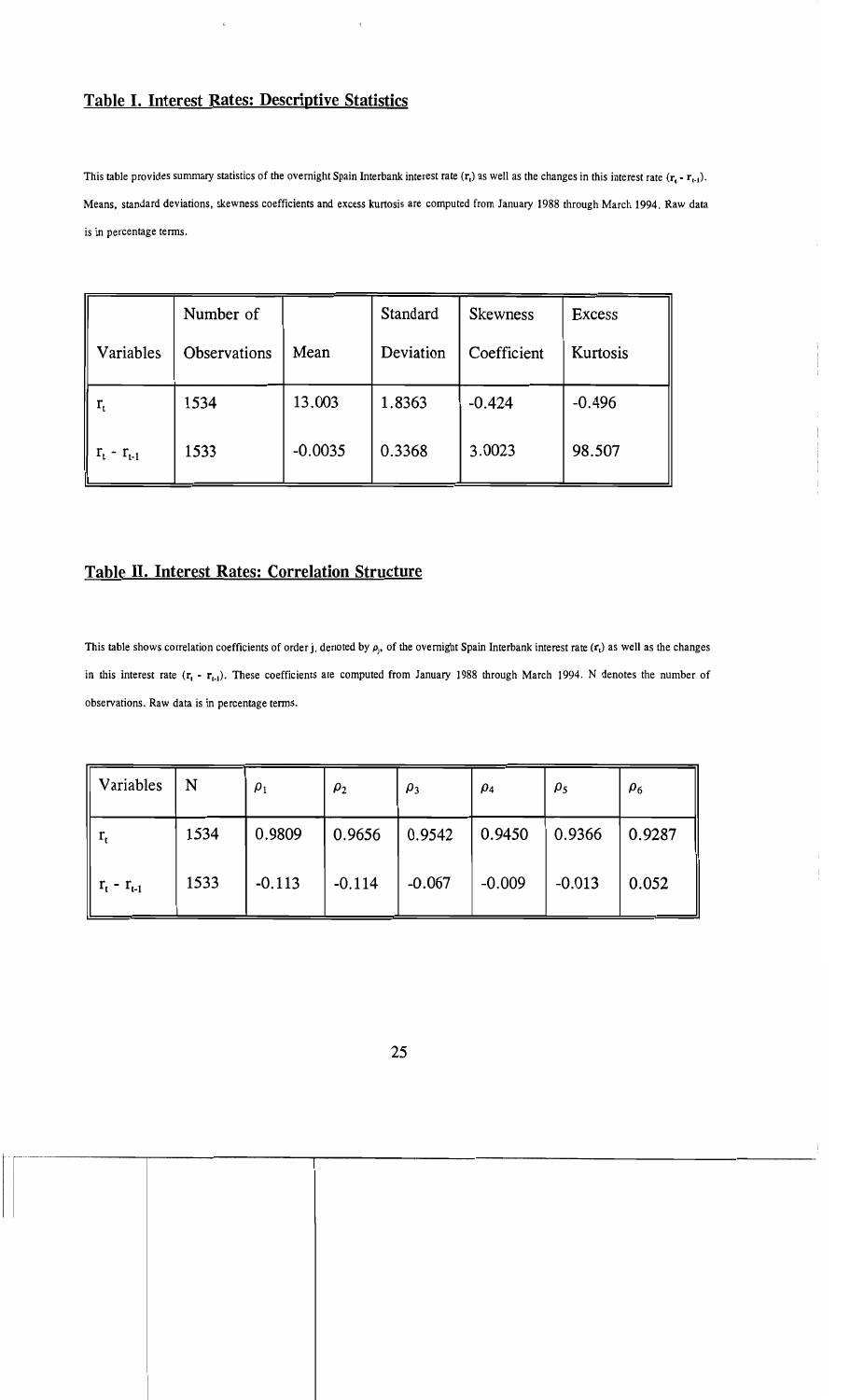# Table 111. Alternative Pure Diffusion Processes

This table shows the alternative pure diffusion models that reflect the dynamics of the interest rate. These processes derive from restrictions on the parameters a, b and  $\tau$  in the system of equations

$$
x_{t} - x_{t-1} = a + bx_{t-1} + \varepsilon_{t}
$$
  

$$
E[\varepsilon_{t}] = 0 \qquad E[\varepsilon_{t}^{2}] = \sigma^{2} x_{t-1}^{2\tau}
$$
 (17)

| Model                           | a            | b | $\tau$         |
|---------------------------------|--------------|---|----------------|
| Merton (1973)                   |              | 0 | $\overline{0}$ |
| Vasicek (1977)                  |              |   | 0              |
| Cox, Ingersoll and Ross (1985b) |              |   | 0.5            |
| Dothan (1978)                   | 0            | 0 | 1              |
| Black and Scholes (1973)        | $\mathbf{0}$ |   | 1              |
| Brennan-Schwartz (1980)         |              |   | 1              |
| Cox, Ingersoll and Ross (1980)  | 0            | 0 | 1.5            |
| Cox (1975)                      | 0            |   |                |
| Unrestricted                    |              |   |                |

*"'-."--------"--------------r-------------------------*--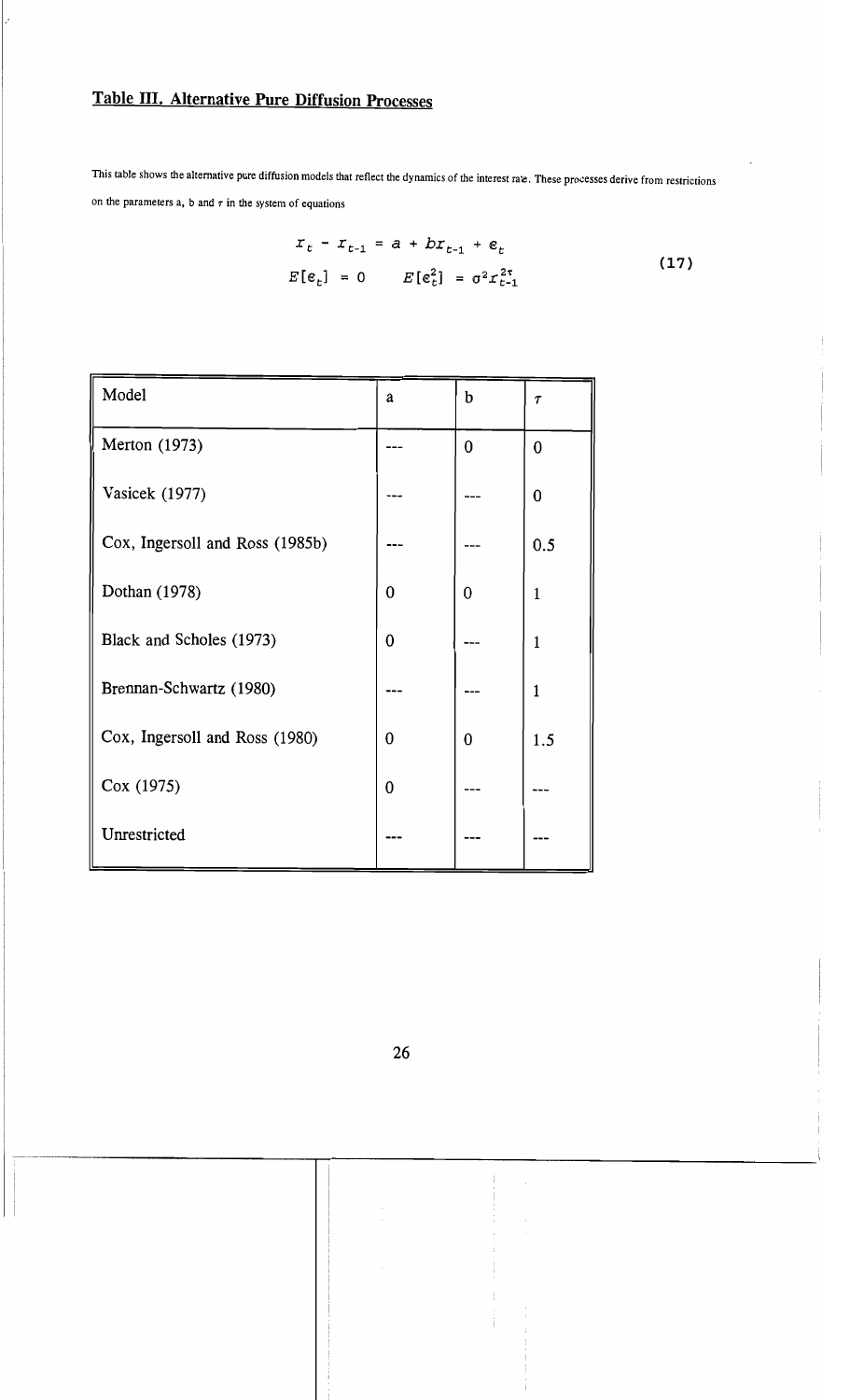# Table IV. Estimates of the Alternative Pure Diffusion Models **Table IV. Estimates oC the Alternative Pure DiCCusion Models**

This table provides the parameter estimates (with t-statistics in parentheses) of unrestricted and restricted alternative pure diffusion models for Spain Interbank interest rates. GMM minimized criterion  $(\chi^2)$  values, with p-values in parentheses and associated degrees of freedom (d.f.) are also reported. The geample period is from January 1988 to March 1994. The R3 statistics are computed as the proportion of the total variation with p-values in parentheses and associated degrees of freedom (d.f.) are also reported. The sample period is from January 1988 to March 1994. The R<sup>4</sup> statistics are computed as the proportion of the total variation of the actual interest rate changes (j=1) and their volatility (j=2) explained by the respective values for each model. The parameters are estimated by means of the Generalized Method of Moments applied This table provides the parameter estimates (with t-statistics in parentheses) of unrestricted and restricted alternative pure diffusion models for Spain Interbank interest rates. GMM minimized criterion  $(x^2)$  values, of the actual interest rate changes (j=1) and their volatility (j=2) explained by the respective predictive values for each model. The parameters are estimated by means of the Generalized Method of Moments applied to the estimation of equation (16). to the estimation of equation (16).

| Model                           | a              | م                 | Ъ              | ۳          | ⊁               | d. | $R_1^2$           | $R_2^2$ |
|---------------------------------|----------------|-------------------|----------------|------------|-----------------|----|-------------------|---------|
| Merton (1973)                   | 0.00119(0.181) |                   | 0.06305(2.98)  | 0          | 5.30 (0.0706)   | 2  | $-0.0002$         | 0       |
| Vasicek (1977)                  | 0.1721 (2.15)  | $-0.0132(-2.15)$  | 0.1113(3.5)    | 0          | 0.7911 (0.3737) |    | 0.0062            | 0       |
| Cox, Ingersoll and Ross (1985b) | 0.1834 (2.26)  | $-0.0145 (-2.28)$ | 0.000001(5.6)  | 0.5        | 0.3161 (0.5739) |    | 0.0063            | 0.0009  |
| Dothan (1978)                   | 0              | 0                 | 0.000452(6.43) |            | 5.23 (0.1557)   | 3  | $-0.0001$         | 0.0006  |
| Black and Scholes (1973)        | 0              | $-0.00008(-0.18)$ | 0.00044(5.8)   |            | 5.216 (0.0736)  | 2  | $\overline{0}$ .0 | 0.0007  |
| Brennan-Schwartz (1980)         | 0.1874(2.3)    | $-0.0146(-2.3)$   | 0.000657(3.72) |            | 0.0068(0.9342)  |    | 0.0064            | 0.0014  |
| Cox, Ingersoll and Ross (1980)  | 0              | 0                 | 0.00957 (5.04) | 1.5        | 5.308 (0.1506)  | 3  | $\overline{0.0}$  | 0.0006  |
| Cox(1975)                       | 0              | $-0.0001(-0.17)$  | 0.0016(0.09)   | 0.85(0.73) | 5.213 (0.0224)  |    | $\overline{0}$    | 0.0009  |
| Unrestricted                    | 0.1874(2.2)    | $-0.014(-2.3)$    | 0.000911(3.4)  | 0.96(29)   | i               | I  | 0.0064            | 0.0014  |

27

 $\frac{1}{1}$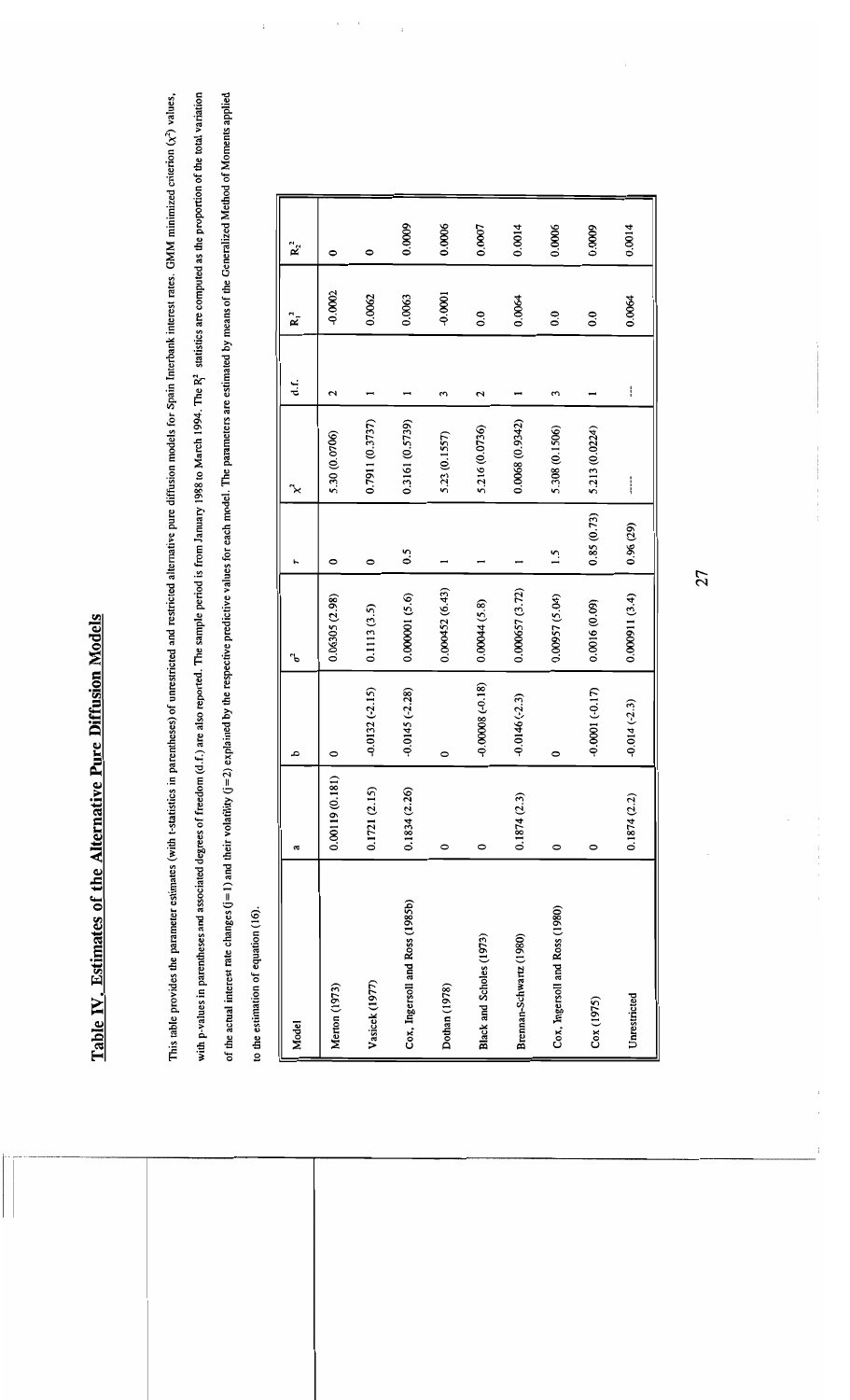# **Table V. Jumps Size: Descriptive Statistics**

This table provides summary statistics of the jumps located in the interest rates series from January 1988 through March 1994. We report statistics for the following variables: JUMP<sub>1</sub>, which denotes jumps size, JUMPPOS<sub>1</sub>, which includes the size of positive jumps, and JUMPNEG,, which includes the size of negative jumps. N denotes, for each type, the number of located jumps.

|                 | Number   |            | Standard  | <b>Skewness</b> | Excess   |
|-----------------|----------|------------|-----------|-----------------|----------|
| Variables       | of Jumps | Mean       | Deviation | Coefficient     | Kurtosis |
| JUMP,           | 77       | 0.07037    | 1.392555  | 0.7515          | 3.90682  |
| <b>JUMPPOS,</b> | 37       | 1.2313     | 0.985046  | 3.4132          | 14.3367  |
| <b>JUMPNEG,</b> | 40       | $-1.00348$ | 0.659994  | $-3.59903$      | 16.5665  |

# **Table VI. Estimates of the Jump-Diffusion Models**

This table contains the parameter estimates (with t-statistics in parentheses) of the two alternative jump-diffusion models for Spain Interbank interest rates. The sample period is from January 1988 to March 1994. The parameters are estimated by means of the Generalized Method of Moments and they are obtained from equations  $(25)-(26)$  and  $(27)-(28)$ .

| Model       | a      | b         | $\sigma^2$ | d      | $d^+$   | ď       | $\mathbb{R}^2$ |
|-------------|--------|-----------|------------|--------|---------|---------|----------------|
| $(25)-(26)$ | 0.1490 | $-0.0082$ | 0.0088     | 0.0113 |         |         | 0.0064         |
|             | (2.46) | $(-1.77)$ | $(-43.74)$ | (0.28) |         |         |                |
|             |        |           |            |        |         |         |                |
| $(27)-(28)$ | 0.1248 | $-0.0070$ | 0.0030     |        | 1.1533  | $-1.08$ | 0.5441         |
|             | (3.17) | $(-2.33)$ | $(-46.27)$ |        | (31.19) | (29.84) |                |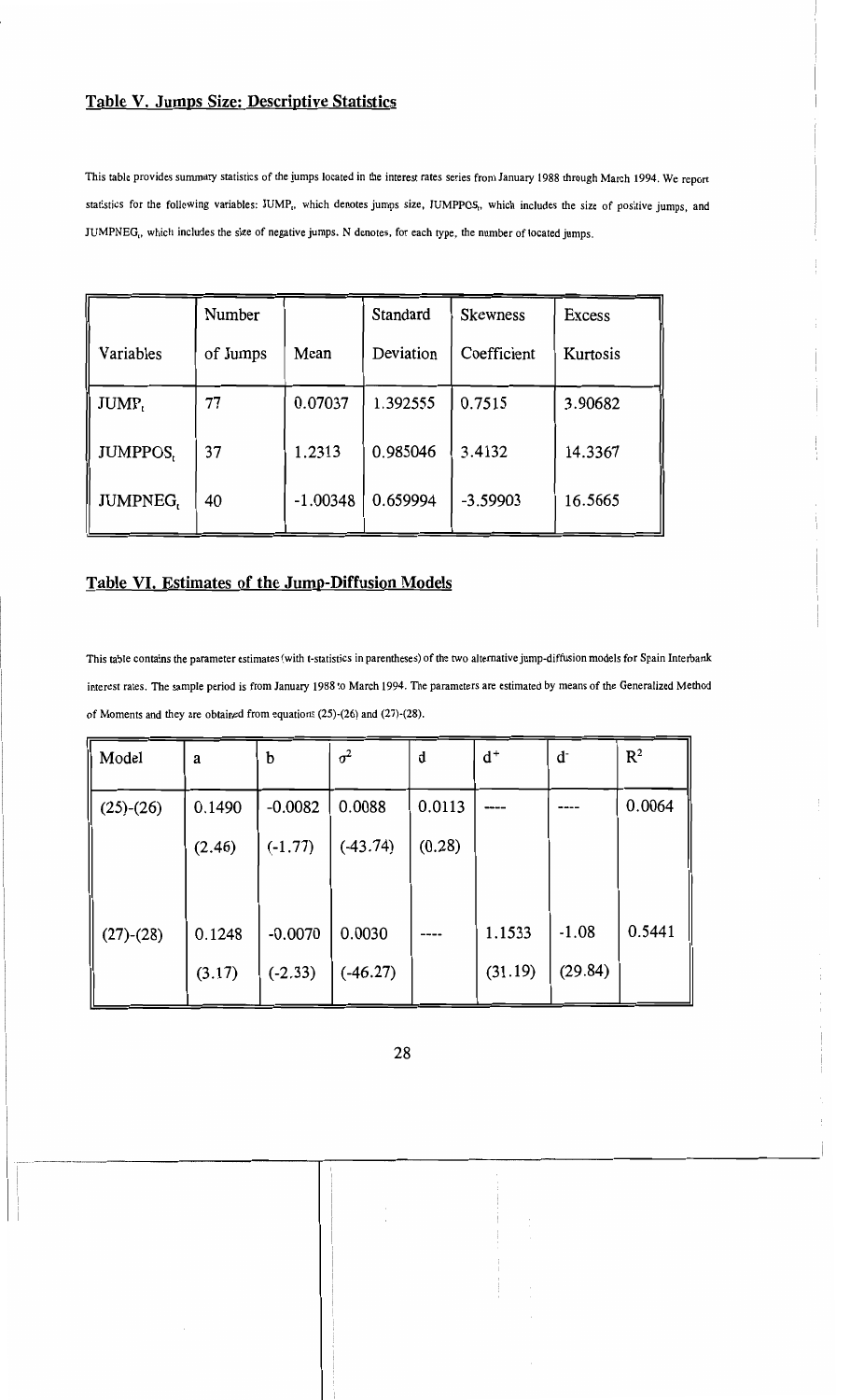# Table VII. The Short Rate and the TI Rate

This table provides regression results on the relationship between the short rate and the TI rate. The sample period is from January 1988 to March 1994. The regression is corrected for first order autocorrelation (coefficient  $\Phi$ ) and is run on contemporaneous and one lagged values of the BS target rate TI. Robust standard errors are computed using the Newey-West covariance matrix estimator.

| Variables | Constant | TI(t) | $TI(t-1)$ | $\Phi$ | Adj. $R^2$ | $D-W$ |
|-----------|----------|-------|-----------|--------|------------|-------|
| Estimate  | $-0.122$ | 0.882 | 0.146     | 0.827  | 0.472      | 2.10  |
| t-stat    | $-0.301$ | 15.53 | 2.57      | 53.19  |            |       |

# Table VIII. Coincidence between Jumps and BS Actions. Jumps Size: Descriptive **Statistics**

This table provides summary statistics of the jumps that occur simultaneously with a change in the BS target rate. The sample period is from January 1988 through March 1994. We report these statistics for the following variables: JUMPBS,. which denotes jumps size, JUMPPSBS,, which includes the size of positive jumps, and JUMPNGBS, which shows the size of negative jumps. N denotes, for each type, the number of located jumps.

|                  | Number   |           | Standard  | <b>Skewness</b> | Excess   |
|------------------|----------|-----------|-----------|-----------------|----------|
| Variables        | of Jumps | Mean      | Deviation | Coefficient     | Kurtosis |
| <b>JUMPBS,</b>   | 22       | 0.01111   | 1.60083   | $-0.4879$       | 1.6869   |
| <b>JUMPPSBS,</b> | 10       | 1.3962    | 0.8150    | 1.4609          | 2.0053   |
| <b>JUMPNGBS,</b> | 12       | $-1.1431$ | 1.0729    | $-2.9163$       | 9.0796   |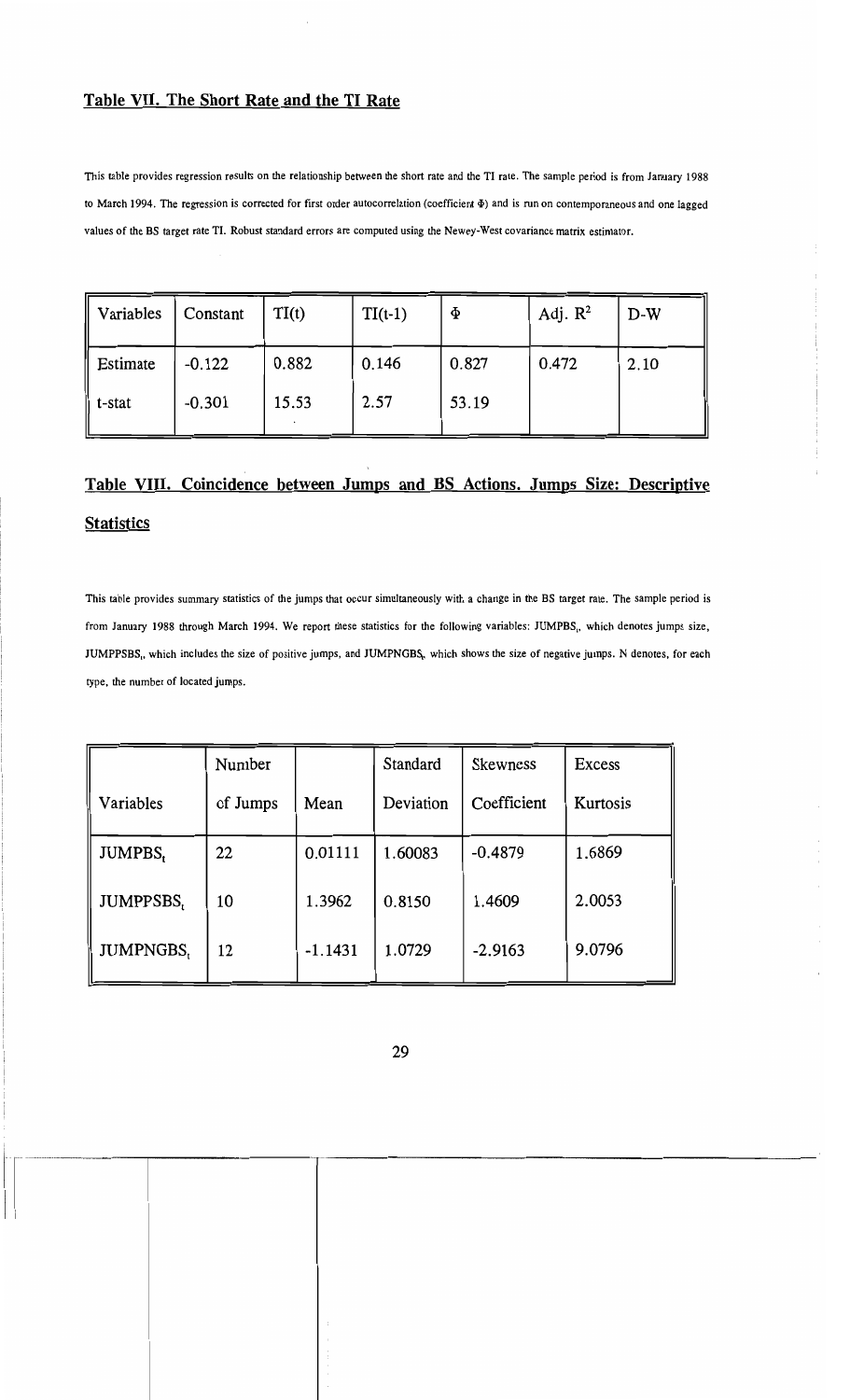# **Table IX. Examples of Pricing Bonds and Options using the FIFD method**

This table contains bond values for maturities of 3 months and 1 year at different values of the current overnight rate. Values are for zerocoupon bonds with face values of 1.0 and r=0.08. 0.09.0.10.0.11.0.12. The arrival rate is **h=** 12.3 jumps per year. and the jumps are distributed  $\sim$  N(0, 1.392). The other parameters are a=0.149, b=-0.008,  $\sigma$ =0.0088,  $\lambda$ =0.0. Option prices are computed for the three month option on the one year discount bond. The strike price is 0.95. The pricing results are identical for European and American call options.

| Security    | $r = 0.08$ | $r = 0.09$ | $r = 0.10$ | $r = 0.11$ | $r = 0.12$ |
|-------------|------------|------------|------------|------------|------------|
| Diffusion   |            |            |            |            |            |
| Bond (3m)   | 0.9791     | 0.9779     | 0.9756     | 0.9748     | 0.9722     |
| Bond $(1y)$ | 0.9295     | 0.9232     | 0.9176     | 0.9108     | 0.9042     |
| Call        | 0.0087     | 0.0051     | 0.0022     | 0.0011     | 0.0003     |
| Put(Euro)   | 0.0021     | 0.0051     | 0.0087     | 0.0116     | 0.0131     |
| Put(Amer)   | 0.0097     | 0.0176     | 0.0192     | 0.0271     | 0.0342     |
| Jump-Diff   |            |            |            |            |            |
| Bond (3m)   | 0.9794     | 0.9782     | 0.9758     | 0.9749     | 0.9725     |
| Bond (1y)   | 0.9297     | 0.9234     | 0.9177     | 0.9110     | 0.9046     |
| Call        | 0.0091     | 0.0054     | 0.0026     | 0.0015     | 0.0008     |
| Put(Euro)   | 0.0021     | 0.0051     | 0.0087     | 0.0116     | 0.0131     |
| Put(Amer)   | 0.0097     | 0.0176     | 0.0190     | 0.0271     | 0.0340     |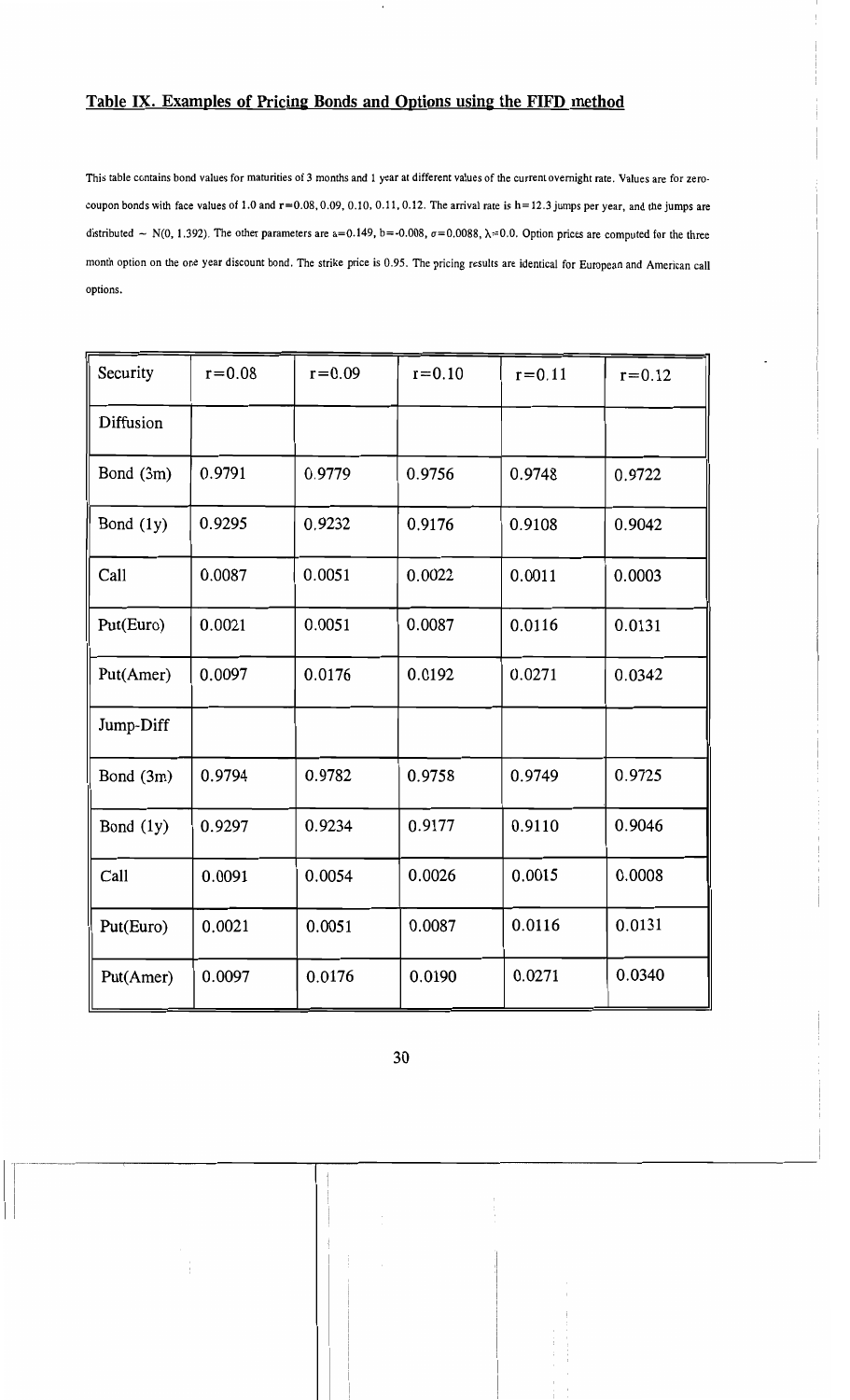

 $\begin{array}{c} \begin{array}{c} \begin{array}{c} \end{array} \\ \begin{array}{c} \end{array} \end{array} \end{array}$ 

**Fig. 1** 

 $\overline{\phantom{a}}$ 

.,.... ~---\_.\_--------------,...-----------------------------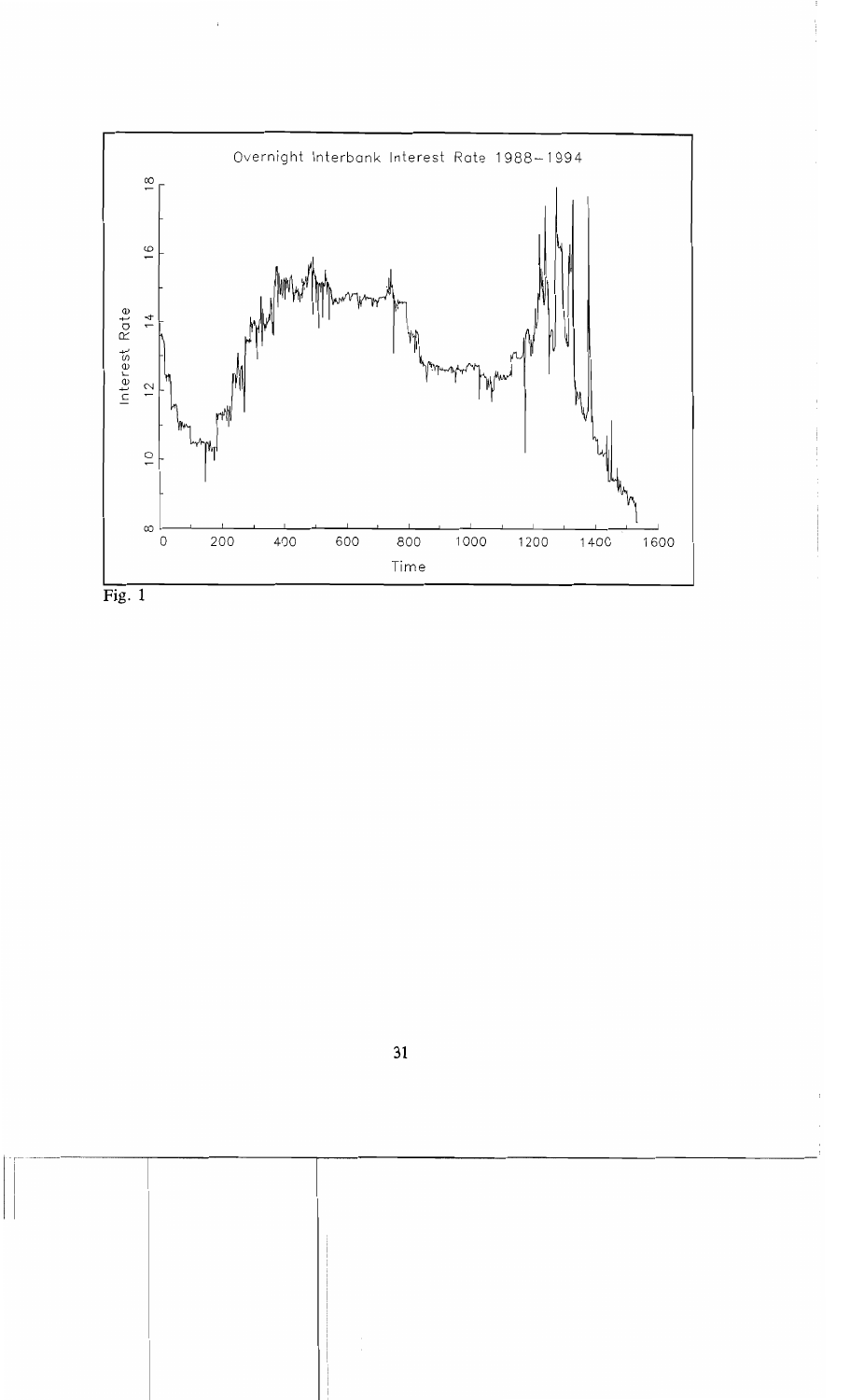



**II**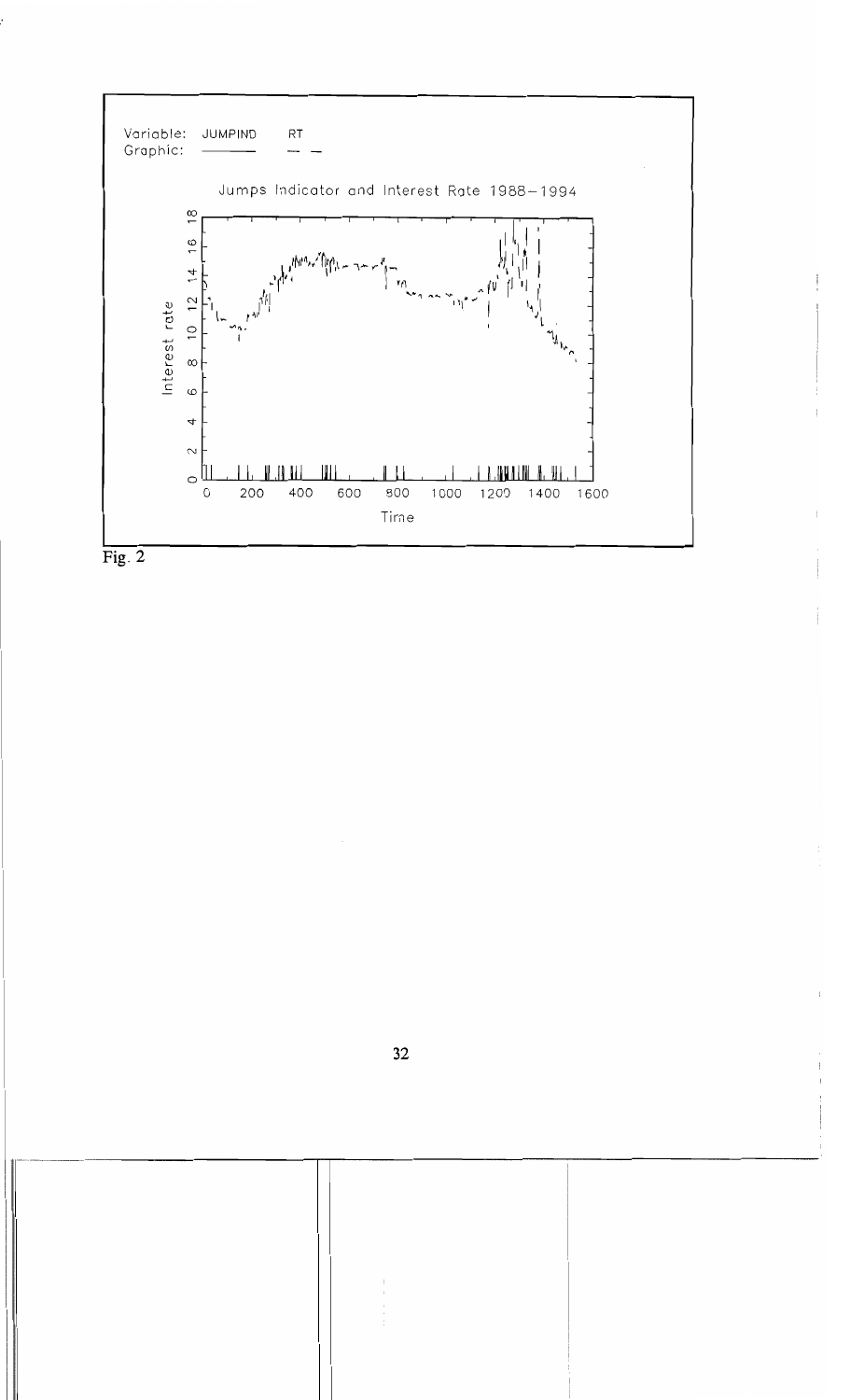







 $\mathcal{P}$ 

..\_--------,-----------,---------------------------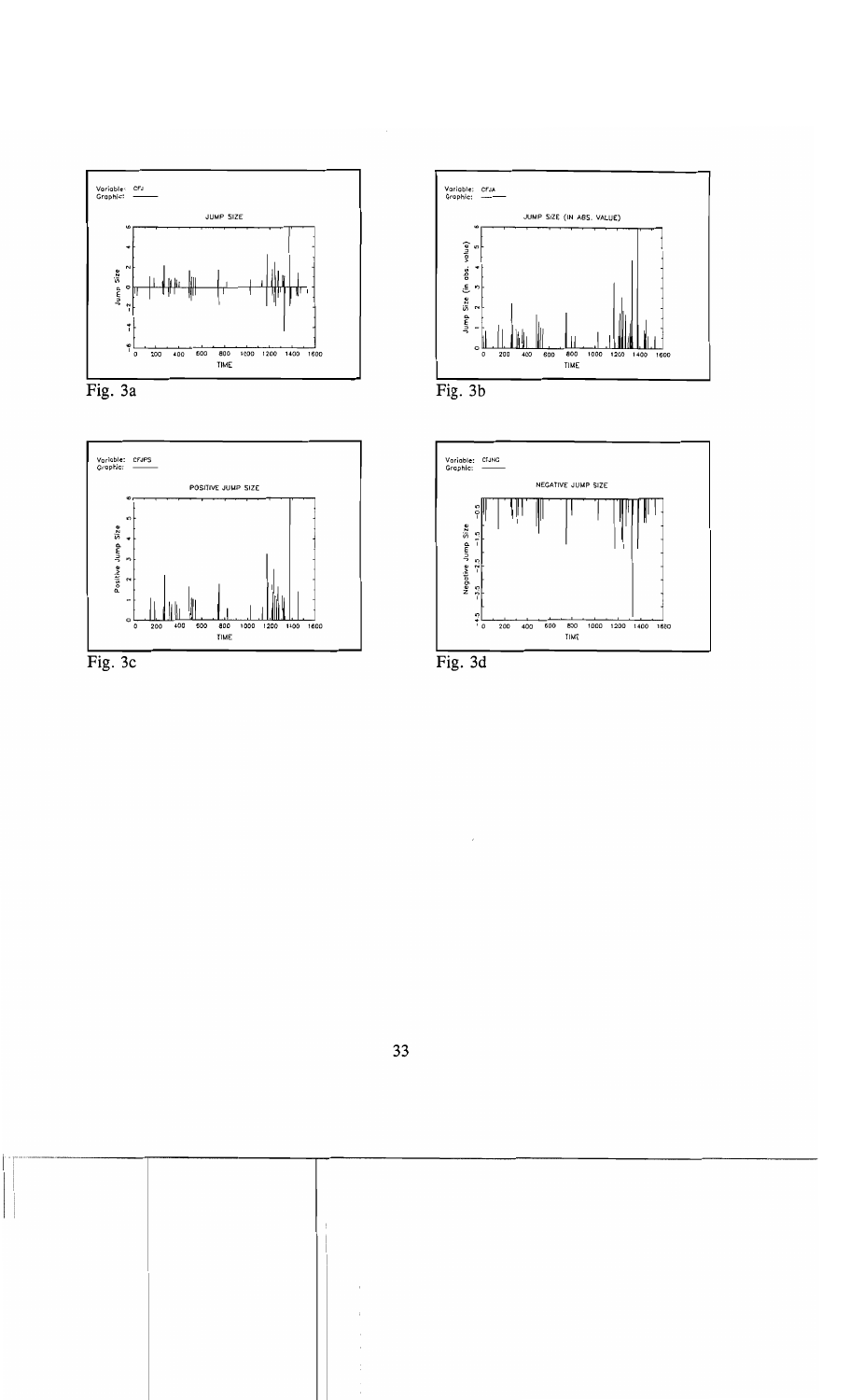









łШ



÷,